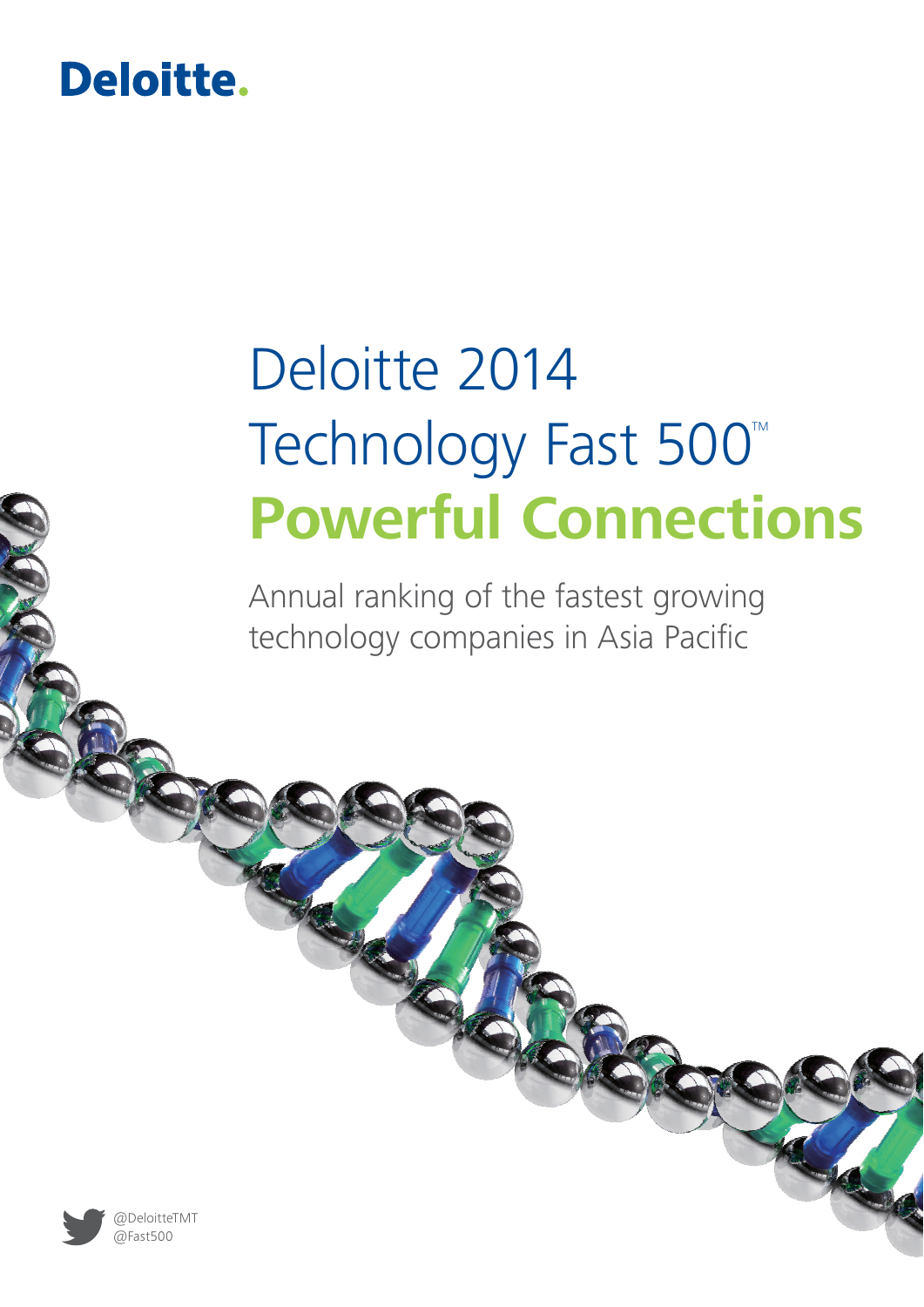# About the Deloitte Technology Fast 500<sup>™</sup>

#### **About the Deloitte Technology Fast 500™**

The Deloitte Technology Fast 500 Asia Pacific is the pre-eminent technology awards program in Asia Pacific, and now in its thirteenth year, it includes nine Asia Pacific locations: Australia; China (including Hong Kong); India; Japan; South Korea; Malaysia; New Zealand; Singapore and Taiwan. Combining technological innovation, entrepreneurship and rapid growth, Technology Fast 500 companies — large, small, public, and private — span a variety of industry sectors, and are leaders in hardware, software, telecom, semiconductors, life sciences and emerging areas, such as clean technology. These companies are transforming the way business is done today.

#### **Selection and qualifying criteria**

The Technology Fast 500 award winners are selected based on percentage fiscal year revenue growth during the period from 2011 to 2013 (or 2012 to 2014 for a financial year ending between January and June). Eligibility for the Technology Fast 500 requires that companies own proprietary intellectual property or technology that is sold to customers in products that contribute to a majority of the company's operating revenues. Companies must have base-year operating revenues of at least US\$50,000. Additionally, companies must be in business for a minimum of three years, and be headquartered within Asia Pacific. This ranking is compiled from nominations submitted directly to the Technology Fast 500 program, and public company database research.

#### **Program information**

If you would like to learn more about the Technology Fast 500 Asia Pacific program, please visit www.deloitte.com/fast500apac or contact AsiaPacFast500@deloitte.com.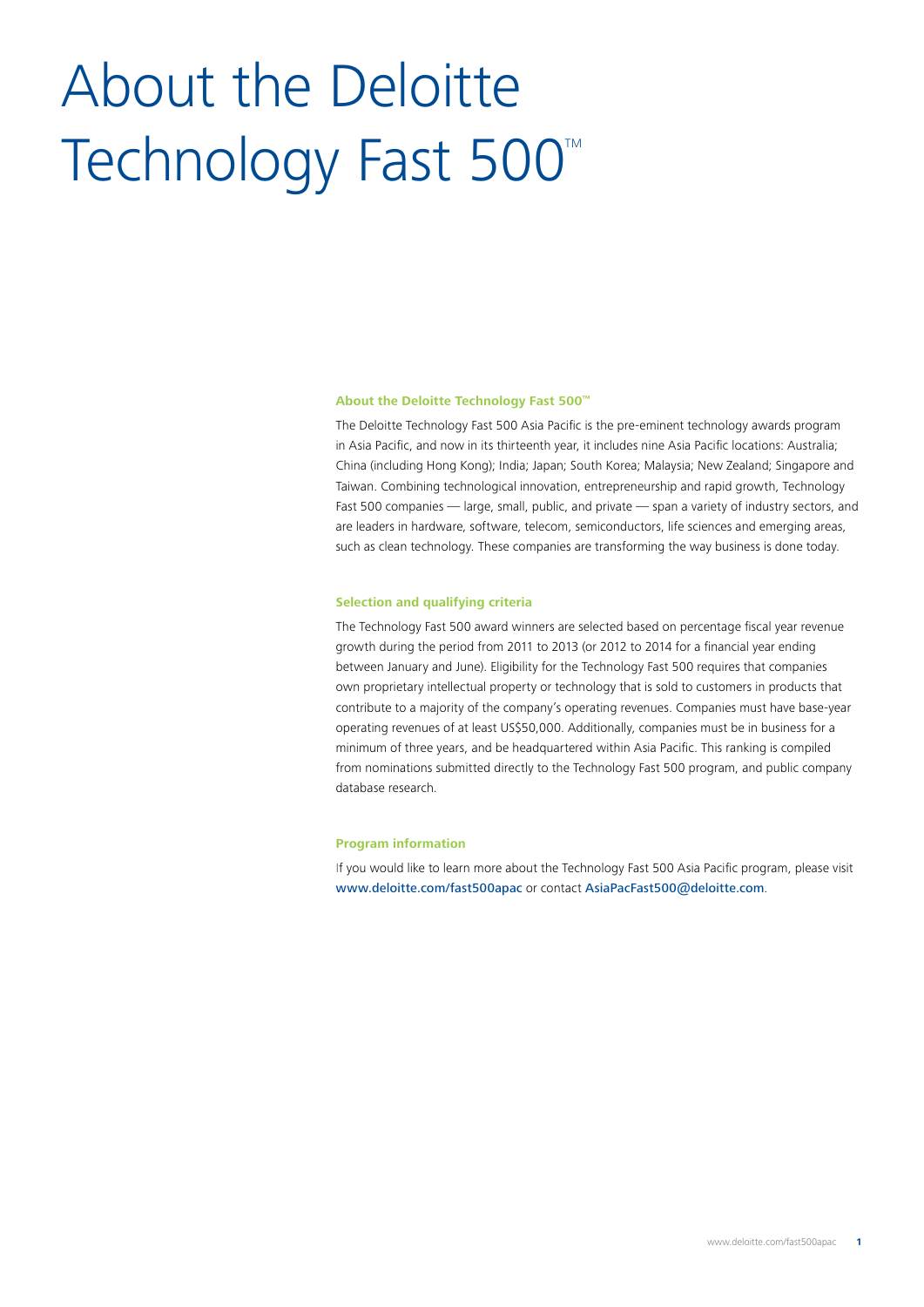# 2014 Technology Fast 500<sup>™</sup> Asia Pacific Ranking

|          | Rank Company                                                                     | <b>Location</b> | <b>Industry sector</b>                   | % Growth Rate Website |                                    |
|----------|----------------------------------------------------------------------------------|-----------------|------------------------------------------|-----------------------|------------------------------------|
| 1        | Daum Kakao Corp                                                                  | South Korea     | Software                                 | 11618%                | www.kakao.com                      |
| 2        | Telison                                                                          | China           | Green Technology                         | 9793%                 | http://www.telison.com             |
| 3        | BOE Technology Group Co Ltd                                                      | China           | Semiconductor Components and Electronics | 9710%                 | www.boe.com.cn                     |
| 4        | tap4fun Co Ltd                                                                   | China           | Software                                 | 4638%                 | http://www.nibirutech.com/         |
| 5        | <b>HSTYLE</b>                                                                    | China           | Internet                                 | 3990%                 | http://www.handu.com/              |
| 6        | <b>NEXTDC Ltd</b>                                                                | Australia       | Telecommunications/Networking            | 3626%                 | www.nextdc.com                     |
| 7        | Ace Technologies Corp                                                            | South Korea     | Media and Entertainment                  | 3536%                 | www.acetech.co.kr                  |
| 8        | XI'AN Bossun Mining Safety Technology Co Ltd                                     | China           | Semiconductor Components and Electronics | 3120%                 | www.bossun-ma.com                  |
| 9        | Eat Now Services Pty Ltd                                                         | Australia       | Internet                                 | 2768%                 | www.eatnow.com.au                  |
| 10       | Edureka                                                                          | India           | Internet                                 | 2768%                 | www.edureka.in                     |
| 11       | SSLM Co Ltd                                                                      | South Korea     | Semiconductor Components and Electronics | 2693%                 | www.sslm.co.kr                     |
| 12       | Cim Co Ltd                                                                       | South Korea     | Semiconductor Components and Electronics | 2670%                 | N/A                                |
| 13       | Happiest Minds Technologies Pvt Ltd                                              | India           | Software                                 | 2377%                 | www.happiestminds.com              |
| 14       | Collamatrix Co Ltd                                                               | Taiwan          | Biotech/Pharmaceutical/Medical Equipment | 2298%                 | http://www.collamatrix.com         |
| 15       | <b>HEROZ Inc</b>                                                                 | Japan           | Internet                                 | 1969%                 | http://heroz.co.jp/                |
| 16       | VoNEX Ltd                                                                        | Australia       | Telecommunications/Networking            | 1926%                 | www.vonex.com.au                   |
| 17       | Asia Pacific Satellite Communications Inc                                        | South Korea     | Media and Entertainment                  | 1844%                 | www.apsi.co.kr                     |
| 18       | Temple & Webster Pty Ltd                                                         | Australia       | Internet                                 | 1645%                 | www.templeandwebster.com.au        |
| 19       | Oneflare Pty Ltd                                                                 | Australia       | Internet                                 | 1635%                 | www.oneflare.com.au                |
| 20       | I AND C-Cruise Co Ltd                                                            | Japan           | Internet                                 | 1621%                 | www.iacc.co.jp                     |
| 21       | Korea SUNLED Co                                                                  | South Korea     | Semiconductor Components and Electronics | 1451%                 | www.koreasunled.com                |
| 22       | Zomato Media Pvt Ltd (formerly known as DC<br>Foodiebay Online Services Pvt Ltd) | India           | Media and Entertainment                  | 1399%                 | www.zomato.com                     |
| 23       | Voyager Internet                                                                 | New Zealand     | Telecommunications/Networking            | 1391%                 | www.voyager.co.nz                  |
| 24       | <b>TSEC Corp</b>                                                                 | Taiwan          | Green Technology                         | 1361%                 | http://www.tsecpv.com              |
| 25       | Vizury Interactive Solutions Pvt Ltd                                             | India           | Internet                                 | 1308%                 | www.vizury.com                     |
| 26       | Pet Circle                                                                       | Australia       | Internet                                 | 1295%                 | www.petcircle.com.au               |
| 27       | Tinnos Inc                                                                       | South Korea     | Media and Entertainment                  | 1193%                 | www.tinnos.com                     |
| 28       | IG ONE Co Ltd                                                                    | South Korea     | Media and Entertainment                  | 1133%                 | www.ig-1.co.kr                     |
| 29       | Pepperstone                                                                      | Australia       | Internet                                 | 1098%                 | www.Pepperstone.com                |
|          |                                                                                  | New Zealand     | Software                                 |                       |                                    |
| 30<br>31 | Vend                                                                             | New Zealand     | Internet                                 | 1098%<br>1087%        | www.vendhq.com                     |
| 32       | I Love Ugly<br>Akatsuki Inc                                                      | Japan           | Software                                 | 1070%                 | www.iloveugly.net                  |
| 33       | Toiion Inc                                                                       | South Korea     | Media and Entertainment                  | 1067%                 | http://aktsk.jp/<br>www.toiion.com |
|          |                                                                                  | China           | Software                                 | 1042%                 | www.winside.cn                     |
| 34<br>35 | Shenzhen Winside Network Technology Co Ltd                                       | India           | Software                                 | 1026%                 | www.ideabrahma.com                 |
|          | Idea Brahama Consulting Pvt Ltd                                                  |                 |                                          |                       | www.theformsagency.com             |
| 36       | TheFormsAgency Pty Ltd                                                           | Australia       | Internet                                 | 994%                  |                                    |
| 37       | <b>IGNIS Ltd</b>                                                                 | Japan           | Software                                 | 980%                  | http://1923.co.jp/                 |
| 38       | SEDAR                                                                            | China           | Green Technology                         | 938%                  | http://www.scsdny.com/             |
| 39       | Wuhan Tianhe Technology Co Ltd                                                   | China           | Green Technology                         | 885%                  | www.t-he.net                       |
| 40       | China Communication Technology                                                   | China           | Telecommunications/Networking            | 882%                  | www.huaxunchina.cn                 |
| 41       | DongWoo Global Co Ltd                                                            | South Korea     | Semiconductor Components and Electronics | 881%                  | N/A                                |
| 42       | West Credit Management Co Ltd                                                    | China           | Software                                 | 856%                  | http://www.westcredit.cn/          |
| 43       | Xichuang Jintou Financial electronic services Co Ltd                             | China           | Computers/Peripherals                    | 844%                  | www.jintoufs.com                   |
| 44       | Jiuxian.com                                                                      | China           | Internet                                 | 822%                  | www.jiuxian.com/                   |
| 45       | Shenzhen Unifortune Supply Chain Service Co Ltd                                  | China           | Software                                 | 812%                  | www.ufscs.com                      |
| 46       | Touchcast                                                                        | New Zealand     | Internet                                 | 805%                  | www.touchcast.co.nz                |
| 47       | GigaLane Co Ltd                                                                  | South Korea     | Semiconductor Components and Electronics | 789%                  | www.gigalane.com                   |
| 48       | LTL Co Ltd                                                                       | South Korea     | Semiconductor Components and Electronics | 782%                  | www.ltlsys.co.kr                   |
| 49       | JX Nippon Mining & Metals Korea Co Ltd                                           | South Korea     | Semiconductor Components and Electronics | 744%                  | www.nmmk.jx-group.co.kr            |
| 50       | Temando                                                                          | Australia       | Software                                 | 711%                  | www.temando.com                    |
| 51       | Shineon (Beijing) Technology Co Ltd                                              | China           | Semiconductor Components and Electronics | 676%                  | www.shineon.cn                     |
| 52       | Sush Mobile                                                                      | New Zealand     | Software                                 | 667%                  | www.sushmobile.co.nz               |
| 53       | Anagenix                                                                         | New Zealand     | Biotech/Pharmaceutical/Medical Equipment | 666%                  | www.anagenix.com                   |
| 54       | Volpara Solutions                                                                | New Zealand     | Biotech/Pharmaceutical/Medical Equipment | 663%                  | www.volparasolutions.com           |
| 55       | Glonix Co Ltd                                                                    | South Korea     | Semiconductor Components and Electronics | 651%                  | N/A                                |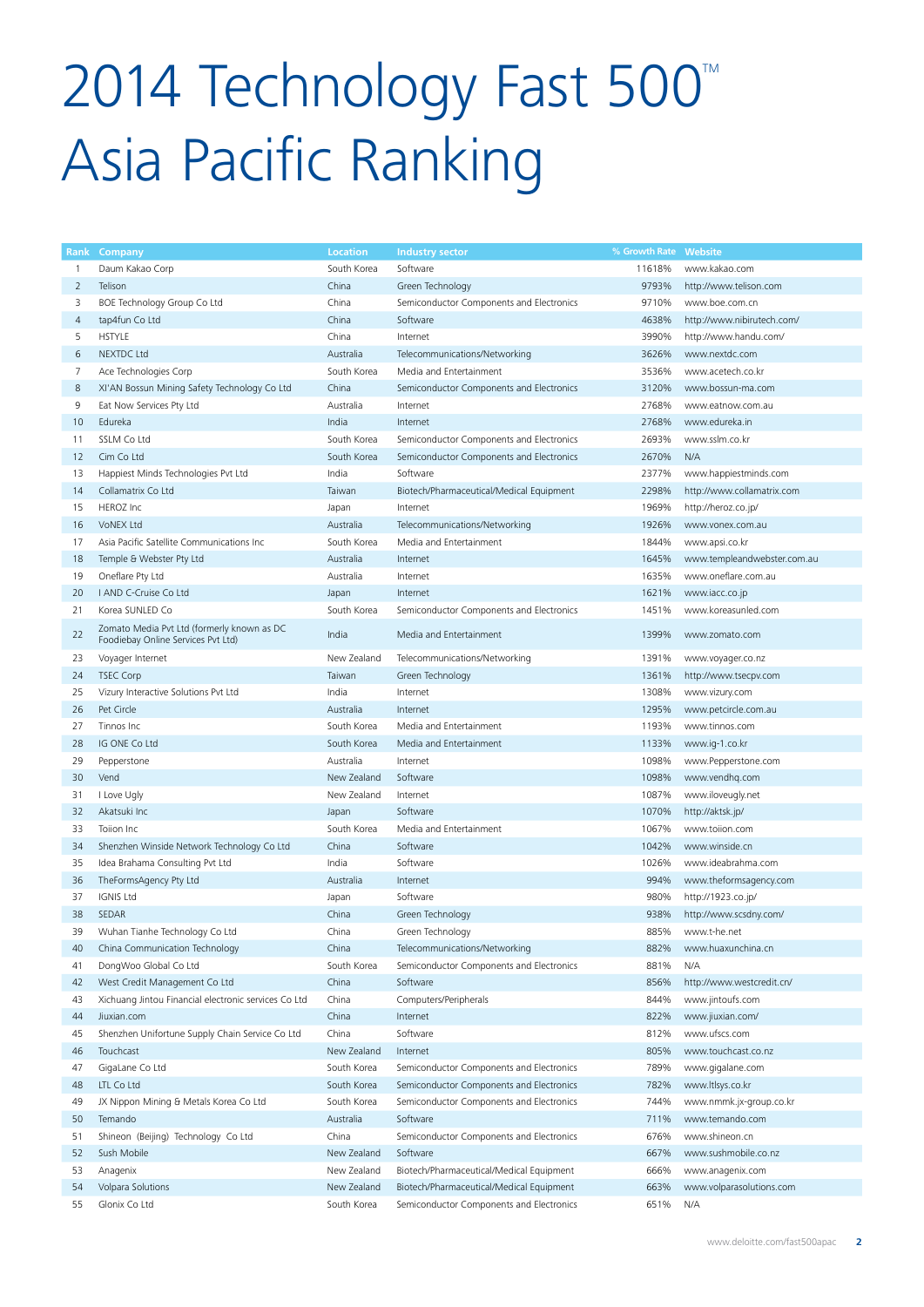| Rank | Company                                        | Location    | <b>Industry sector</b>                   | % Growth Rate | Website                              |
|------|------------------------------------------------|-------------|------------------------------------------|---------------|--------------------------------------|
| 56   | Sichuan Aerospace Electro & Hydraulic Co Ltd   | China       | Semiconductor Components and Electronics | 642%          | http://www.aehcc.com/                |
| 57   | Mobysys Sdn Bhd                                | Malaysia    | Software                                 | 624%          | www.mobysys.com                      |
| 58   | Shenan Group                                   | China       | Semiconductor Components and Electronics | 623%          | http://satouzi.cn.99114.com          |
|      |                                                |             |                                          |               |                                      |
| 59   | Resolve Technology                             | New Zealand | Computers/Peripherals                    | 605%          | www.resolvetechnology.co.nz/         |
| 60   | R <sub>1</sub> Pty Ltd                         | Australia   | Telecommunications/Networking            | 599%          | www.r1i.com.au                       |
| 61   | DEALS.com.au Pty Ltd                           | Australia   | Internet                                 | 592%          | www.AussieCommerce.com.au            |
| 62   | Wuhan Sundata E-Education Co Ltd               | China       | Software                                 | 592%          | http://www.whsundata.com             |
| 63   | Chengdu GKHB Information Technology Co Ltd     | China       | Software                                 | 589%          | http://www.gkhb.com.cn/              |
| 64   | HOTCOCOA Co Ltd                                | Japan       | Internet                                 | 588%          | http://hotcocoa.biz/                 |
|      |                                                | China       | Telecommunications/Networking            | 588%          | http://www.qstarlaser.com/index.html |
| 65   | Wuhan GSTAR Technology Co Ltd                  |             |                                          |               |                                      |
| 66   | Adinnovation Inc                               | Japan       | Internet                                 | 583%          | http://adinnovation.co.jp            |
| 67   | KingYee                                        | China       | Software                                 | 558%          | http://www.kyee.com.cn/              |
| 68   | Solutions Infini Technologies India Pvt Ltd    | India       | Telecommunications/Networking            | 554%          | www.solutionsinfini.com              |
| 69   | XLGAMES Inc                                    | South Korea | Software                                 | 548%          | www.xlgames.com                      |
| 70   | APTC Co Ltd                                    | South Korea | Semiconductor Components and Electronics | 540%          | www.iaptc.com                        |
|      |                                                |             |                                          |               |                                      |
| 71   | AQ Corp                                        | South Korea | Media and Entertainment                  | 533%          | www.smartaq.com                      |
| 72   | Hyundai Mission Co Ltd                         | South Korea | Semiconductor Components and Electronics | 525%          | N/A                                  |
| 73   | YeGame Inc                                     | China       | Internet                                 | 512%          | www.yegame.cn                        |
| 74   | Liaoning Ougu Digital Technology Co Ltd        | China       | Semiconductor Components and Electronics | 493%          | www.ougu.com.cn                      |
| 75   | Shenzhen Sunhigh Optronics Technology Co Ltd   | China       | Semiconductor Components and Electronics | 492%          | www.sunhigh.net.cn                   |
| 76   | AltPlusInc                                     | Japan       | Internet                                 | 490%          | http://www.altplus.co.jp/            |
|      |                                                |             |                                          |               |                                      |
| 77   | GuangDong TianJin Electronics Co Ltd           | China       | Green Technology                         | 485%          | http://www.teamgiant.com.cn/         |
| 78   | Bank of Innovation Inc                         | Japan       | Media and Entertainment                  | 481%          | http://www.boi.jp/                   |
| 79   | LeapThought                                    | New Zealand | Software                                 | 480%          | www.leapthought.co.nz                |
| 80   | Tsubakimoto Automotive Korea Co Ltd            | South Korea | Semiconductor Components and Electronics | 479%          | www.tsubaki-auto.co.kr               |
| 81   | HNT Electronics Co Ltd                         | South Korea | Semiconductor Components and Electronics | 472%          | www.hntelec.com                      |
| 82   | YY Inc                                         | China       | Internet                                 | 470%          | http://www.yy.com/                   |
|      |                                                |             |                                          |               |                                      |
| 83   | Namuga Co Ltd                                  | South Korea | Computers/Peripherals                    | 464%          | www.namuga.co.kr                     |
| 84   | Kloud Solutions Group                          | Australia   | Software                                 | 461%          | www.kloud.com.au                     |
| 85   | Mesynthes Ltd                                  | New Zealand | Biotech/Pharmaceutical/Medical Equipment | 458%          | www.mesynthes.com                    |
| 86   | SamwooEms Co Ltd                               | South Korea | Media and Entertainment                  | 457%          | www.crucialems.com                   |
| 87   | iRidge Inc                                     | Japan       | Internet                                 | 455%          | http://iridge.jp/                    |
| 88   | Digivizer Pty Ltd                              | Australia   | Software                                 | 445%          | www.digivizer.com                    |
|      |                                                |             |                                          |               |                                      |
| 89   | Adactin Group Pty Ltd                          | Australia   | Software                                 | 441%          | www.adactin.com                      |
| 90   | Beijing Silian Industry Co Ltd                 | China       | Biotech/Pharmaceutical/Medical Equipment | 437%          | http://www.beidayaoye.com/           |
| 91   | Pure SEO                                       | New Zealand | Internet                                 | 434%          | www.pureseo.co.nz                    |
| 92   | Ukil Precision Machinary Co Ltd                | South Korea | Semiconductor Components and Electronics | 434%          | www.ukil.co.kr                       |
| 93   | Unleashed Software                             | New Zealand | Software                                 | 427%          | www.unleashedsoftware.com            |
| 94   | ZhongYing Rogrand Information Co Ltd           | China       | Software                                 | 424%          | www.rogrand.com                      |
|      |                                                |             |                                          |               |                                      |
| 95   | Outware Mobile                                 | Australia   | Software                                 | 420%          | www.outware.com.au                   |
| 96   | Sichuan Guanxiang Electronic Technology Co Ltd | China       | Computers/Peripherals                    | 413%          | www.800sy.com.cn                     |
| 97   | Chengdu Solver Technology Co Ltd               | China       | Green Technology                         | 413%          | www.cnsolver.com                     |
| 98   | Sapience Analytics Pvt Ltd                     | India       | Software                                 | 412%          | www.sapience.net                     |
| 99   | Atomic 212                                     | Australia   | Telecommunications/Networking            | 403%          | www.atomic212.com.au                 |
| 100  |                                                | South Korea |                                          | 402%          | www.ionemetal.com                    |
|      | Ione Co Ltd                                    |             | Semiconductor Components and Electronics |               |                                      |
| 101  | Shenzhen Fsmeeting IT Co Ltd                   | China       | Software                                 | 400%          | http://www.fsmeeting.com/            |
| 102  | Xi'an Novastar Electronic Technology Co Ltd    | China       | Software                                 | 400%          | www.novastar-led.com                 |
| 103  | Sandhata Technologies Pvt Ltd                  | India       | Software                                 | 397%          | www.sandhata.com                     |
| 104  | Beijing Northking IT Co Ltd                    | China       | Software                                 | 397%          | http://www.northkingbpo.net/         |
| 105  | enParadigm Knowledge Solutions                 | India       | Software                                 | 391%          | www.enParadigm.com                   |
|      |                                                |             |                                          |               |                                      |
| 106  | MEA Mobile                                     | New Zealand | Software                                 | 390%          | www.meamobile.com                    |
| 107  | Chengdu Mengsheng Technology Co Ltd            | China       | Telecommunications/Networking            | 388%          | http://www.microwave-signal.com      |
| 108  | CarsGuide                                      | Australia   | Internet                                 | 388%          | www.carsguide.com.au                 |
| 109  | GS Hot Stamping Co Ltd                         | South Korea | Semiconductor Components and Electronics | 386%          | www.gestamp.com/                     |
| 110  | Dalian Roiland Technology Co Ltd               | China       | Software                                 | 386%          | www.roiland.com                      |
|      | Attinad Software Pvt Ltd                       | India       | Software                                 | 384%          | www.attinadsoftware.com              |
| 111  |                                                |             |                                          |               |                                      |
| 112  | Chaintech Technology Corp                      | Taiwan      | Computers/Peripherals                    | 382%          | http://www.chaintech.com.tw          |
| 113  | Beijing Miaozhen Information Consulting Co Ltd | China       | Internet                                 | 377%          | http://www.miaozhen.com/             |
| 114  | Simplilearn Solutions Pvt Ltd                  | India       | Internet                                 | 371%          | www.simplilearn.com                  |
| 115  | Chengdu Yitai Technology Co Ltd                | China       | Green Technology                         | 368%          | http://www.yitaicd.cn/               |
| 116  | LatentView Analytics Pvt Ltd                   | India       | Software                                 | 367%          | www.latentview.com                   |
| 117  | Straker Translations Ltd                       | New Zealand | Internet                                 | 361%          | http://www.strakertranslations.com   |
|      |                                                |             |                                          |               |                                      |
| 118  | Shanxi Kerun Facility Engineer Co Ltd          | China       | Software                                 | 356%          | www.greenits.net                     |
| 119  | Dalian Yitian Software Co Ltd                  | China       | Software                                 | 356%          | www.idt.com.cn                       |
| 120  | Shin Hwa Contech Co Ltd                        | South Korea | Semiconductor Components and Electronics | 355%          | www.sh-ct.co.kr                      |
| 121  | <b>ROCKFOREST</b>                              | India       | Software                                 | 354%          | www.rockforest.in                    |
|      |                                                |             |                                          |               |                                      |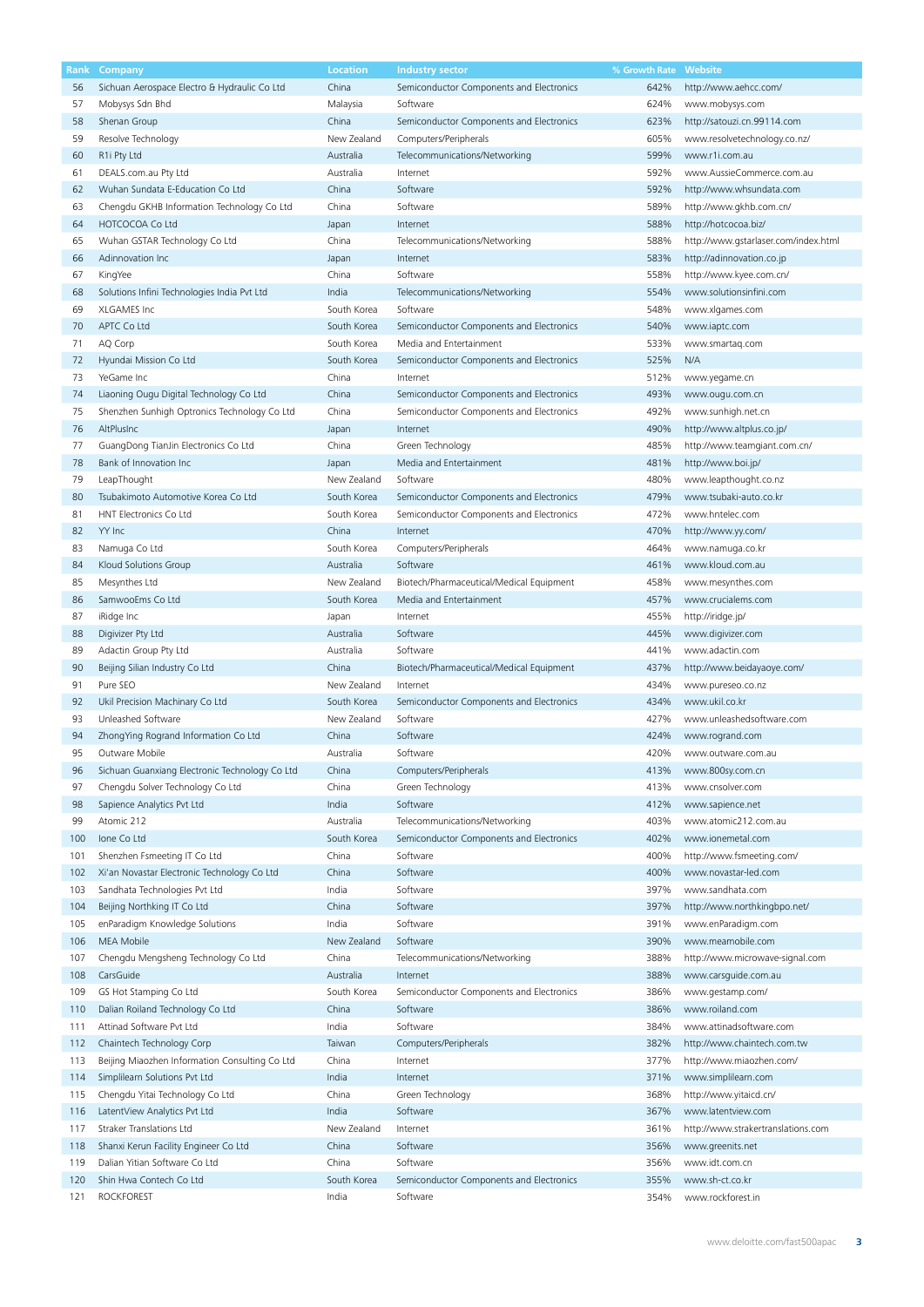| Rank | Company                                     | Location    | <b>Industry sector</b>                   | % Growth Rate | Website                          |
|------|---------------------------------------------|-------------|------------------------------------------|---------------|----------------------------------|
| 122  | Yang Hwa Technology Corp                    | Taiwan      | Semiconductor Components and Electronics | 350%          | http://www.yhtc.com.tw           |
| 123  | Loud & Clear                                | Australia   | Software                                 | 347%          | www.loudclear.com.au             |
|      |                                             |             |                                          |               |                                  |
| 124  | Effectual Knowledge Services Pvt Ltd        | India       | Telecommunications/Networking            | 347%          | www.effectualservices.com        |
| 125  | Donuts Co Ltd                               | Japan       | Internet                                 | 346%          | http://www.donuts.ne.jp/         |
| 126  | Bookme.co.nz                                | New Zealand | Internet                                 | 345%          | www.bookme.co.nz                 |
| 127  | Wuhan Archermind Technology Co Ltd          | China       | Internet                                 | 343%          | www.archermind.com               |
| 128  | Broadband Solutions Pty Ltd                 | Australia   | Telecommunications/Networking            | 341%          | www.broadbandsolutions.com.au    |
| 129  | Enable Networks                             | New Zealand | Telecommunications/Networking            | 339%          | www.enable.net.nz                |
|      |                                             |             |                                          |               |                                  |
| 130  | Silergy Corp                                | Taiwan      | Semiconductor Components and Electronics | 336%          | http://www.silergy.com           |
| 131  | Touchtech                                   | New Zealand | Internet                                 | 334%          | www.touchtech.co.nz              |
| 132  | Cobra Labs Ltd                              | New Zealand | Internet                                 | 332%          | http://www.cobralabs.com         |
| 133  | Dongsung Tech Co Ltd                        | South Korea | Semiconductor Components and Electronics | 332%          | www.dongsungtech.com/            |
| 134  | <b>WEBSOLUS Co Ltd</b>                      | South Korea | Software                                 | 331%          | www.websolus.co.kr               |
| 135  | TAMI Semicon Co Ltd                         | South Korea |                                          | 330%          | www.tamisemicon.co.kr            |
|      |                                             |             | Semiconductor Components and Electronics |               |                                  |
| 136  | Hard To Find Pty Ltd                        | Australia   | Software                                 | 329%          | www.hardtofind.com.au            |
| 137  | Aura RedEye Security                        | New Zealand | Telecommunications/Networking            | 324%          | www.auraredeye.com               |
| 138  | Thoughtbuzz Pte Ltd                         | Singapore   | Software                                 | 323%          | www.thoughtbuzz.net              |
| 139  | Foradian Technologies Pvt Ltd               | India       | Software                                 | 323%          | www.foradian.com                 |
| 140  | Antec Inc                                   | Taiwan      | Computers/Peripherals                    | 320%          | http://www.antec.com             |
|      | <b>IRUJA Co Ltd</b>                         | South Korea |                                          | 320%          |                                  |
| 141  |                                             |             | Semiconductor Components and Electronics |               | www.iruja.kr                     |
| 142  | Shanxi Chengming Energy -saving Co Ltd      | China       | Green Technology                         | 316%          | www.cmecgf.com                   |
| 143  | Taejin Co Ltd                               | South Korea | Semiconductor Components and Electronics | 316%          | www.taejintech.com               |
| 144  | MedPeer Inc                                 | Japan       | Media and Entertainment                  | 315%          | https://medpeer.co.jp/           |
| 145  | SEWON Teletech Inc                          | South Korea | Media and Entertainment                  | 314%          | www.sewon-teletech.co.kr         |
| 146  | <b>FRTEK Co Ltd</b>                         | South Korea | Media and Entertainment                  | 313%          | www.frtek.co.kr                  |
|      |                                             |             |                                          |               |                                  |
| 147  | Chengdu Beite Medical Co Ltd                | China       | Biotech/Pharmaceutical/Medical Equipment | 313%          | http://www.btyy.com/             |
| 148  | Wuhan Raycu Opticalfiber Laser Co Ltd       | China       | Semiconductor Components and Electronics | 310%          | www.raycuslaser.com              |
| 149  | Shanxi Jinzheng Wise Consulting Co Ltd      | China       | Computers/Peripherals                    | 309%          | http://www.xakingdom.com         |
| 150  | Chengdu Kangmei Medical Co Ltd              | China       | Biotech/Pharmaceutical/Medical Equipment | 306%          | http://www.kangmei.com.cn/       |
| 151  | amaysim                                     | Australia   | Telecommunications/Networking            | 305%          | www.amaysim.com.au               |
| 152  | Young and Shand                             | New Zealand | Media and Entertainment                  | 304%          | www.youngshand.com               |
|      |                                             |             |                                          |               |                                  |
| 153  | Xian Lingjing Technology Co Ltd             | China       | Software                                 | 303%          | http://www.lingjing.com          |
| 154  | FocalTech Corp Ltd                          | Taiwan      | Semiconductor Components and Electronics | 302%          | http://www.focaltech-systems.com |
| 155  | Chengdu Greenline Network Co Ltd            | China       | Internet                                 | 300%          | http://www.51bcg.com             |
| 156  | LayerX Group                                | New Zealand | Internet                                 | 295%          | www.layerx.co.nz                 |
| 157  | IM Co Ltd                                   | South Korea | Semiconductor Components and Electronics | 295%          | N/A                              |
| 158  | SiCon Design Technologies Pvt Ltd           | India       | Semiconductor Components and Electronics | 290%          | www.sicontech.com                |
|      |                                             |             |                                          |               |                                  |
| 159  | Web Marketing Experts                       | Australia   | Internet                                 | 289%          | www.webmarketingexperts.com.au   |
| 160  | Chengdu Saikang IT Co Ltd                   | China       | Computers/Peripherals                    | 284%          | http://www.scominfo.com          |
| 161  | Koo and Company Co Ltd                      | South Korea | Semiconductor Components and Electronics | 282%          | N/A                              |
| 162  | Vinomofo                                    | Australia   | Internet                                 | 281%          | www.vinomofo.com                 |
| 163  | Dalian Tongke Application Technology Co Ltd | China       | Software                                 | 279%          | http://www.dmuit.com/            |
| 164  | PAVONINE Inc                                | South Korea | Semiconductor Components and Electronics | 279%          | www.pavonine.net                 |
|      |                                             |             |                                          |               |                                  |
| 165  | Chengdu Huamai Telecommunication Co Ltd     | China       | Telecommunications/Networking            | 278%          | www.huamaitel.con                |
| 166  | E-Tron Co Ltd                               | South Korea | Computers/Peripherals                    | 276%          | www.e-trons.co.kr                |
| 167  | Shenzhen Xuanshuo Technology Co Ltd         | China       | Media and Entertainment                  | 276%          | www.xuanshuo.net                 |
| 168  | Livesense Inc                               | Japan       | Internet                                 | 275%          | http://www.livesense.co.jp/      |
| 169  | <b>PROSOO</b>                               | China       | Semiconductor Components and Electronics | 274%          | www.prosoo.com                   |
| 170  | Full Rise Electronic Co Ltd                 | Taiwan      | Telecommunications/Networking            | 274%          | http://www.fre.com.tw            |
|      |                                             |             |                                          |               |                                  |
| 171  | Marketxpander Services Pvt Ltd              | India       | Software                                 | 273%          | www.leadsquared.com              |
| 172  | Findatruckload                              | New Zealand | Internet                                 | 272%          | www.findatruckload.co.nz         |
| 173  | Rigidtech Microelectronics Corp             | Taiwan      | Semiconductor Components and Electronics | 269%          | http://www.rigidtech.com.tw      |
| 174  | Archery Direct                              | New Zealand | Internet                                 | 269%          | http://www.archerydirect.co.nz   |
| 175  | Alphero                                     | New Zealand | Software                                 | 266%          | www.alphero.com                  |
| 176  | Fanli.com                                   | China       | Internet                                 | 265%          | http://www.51fanli.com/          |
|      |                                             |             |                                          |               |                                  |
| 177  | Celltron Inc                                | South Korea | Media and Entertainment                  | 265%          | www.celltron.co.kr               |
| 178  | CS Tech Co Ltd                              | South Korea | Green Technology                         | 262%          | www.cspore.com                   |
| 179  | Menulog Pty Ltd                             | Australia   | Internet                                 | 261%          | www.menulog.com.au               |
| 180  | YulimTech Co Ltd                            | South Korea | Semiconductor Components and Electronics | 261%          | www.yulimtech.co.kr              |
| 181  | ChaoWan online                              | China       | Internet                                 | 260%          | http://www.chinawq.com/          |
|      |                                             |             |                                          |               |                                  |
| 182  | Jibannet Co Ltd                             | Japan       | Software                                 | 259%          | http://jibannet.co.jp/           |
| 183  | ZIGExN Co Ltd                               | Japan       | Internet                                 | 258%          | http://zigexn.co.jp/             |
| 184  | HWATECH Medical Info-Tech Co Ltd            | China       | Software                                 | 258%          | http://www.huahaiyt.com/         |
| 185  | Trineo                                      | New Zealand | Software                                 | 256%          | www.trineo.co.nz                 |
| 186  | Snakk Media                                 | New Zealand | Media and Entertainment                  | 254%          | www.snk.co.nz                    |
| 187  | Uprise Solutions                            | New Zealand | Media and Entertainment                  | 254%          | www.uprise.co.nz                 |
|      |                                             |             |                                          |               |                                  |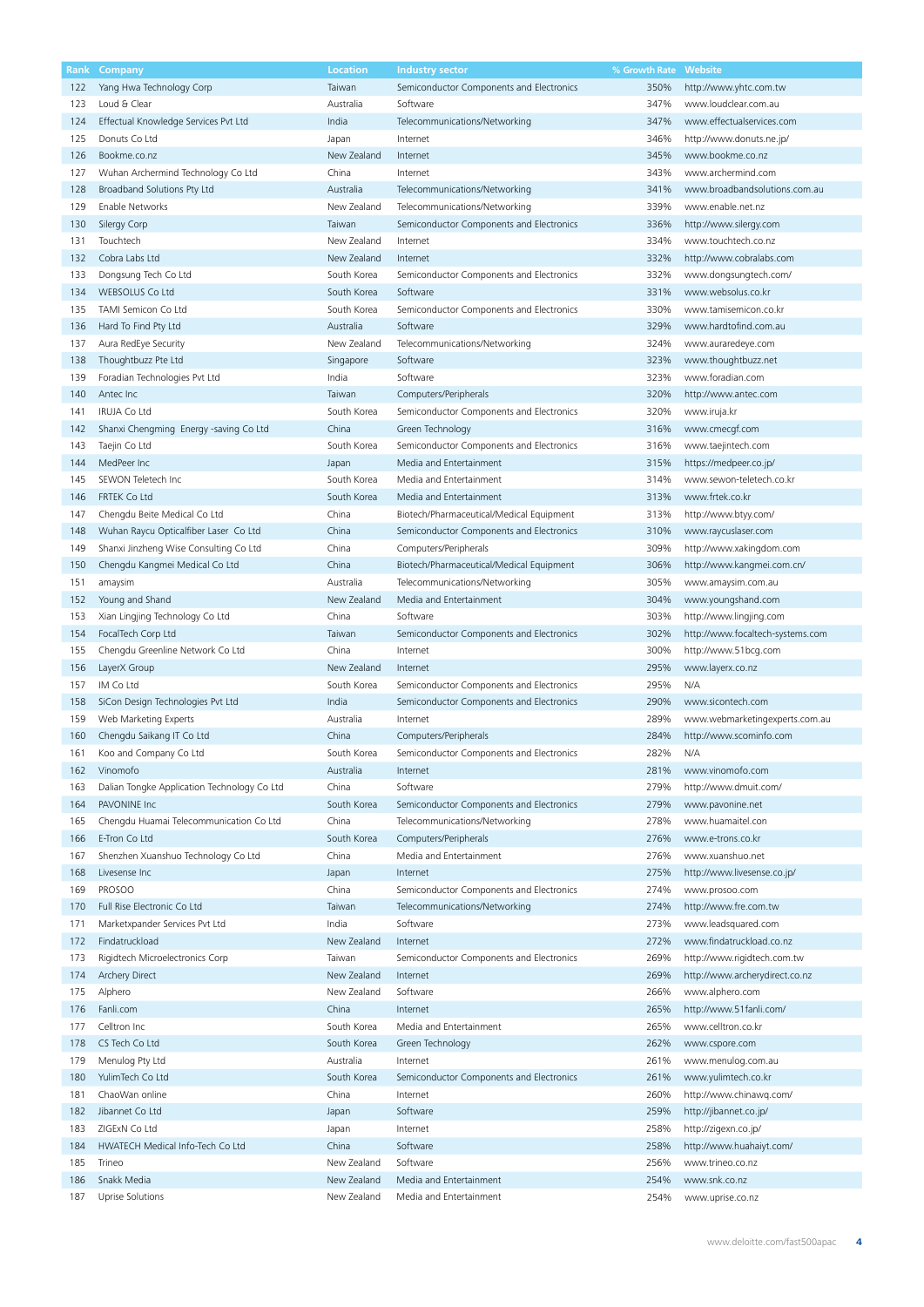| Rank | Company                                                    | <b>Location</b> | <b>Industry sector</b>                   | % Growth Rate | Website                        |
|------|------------------------------------------------------------|-----------------|------------------------------------------|---------------|--------------------------------|
| 188  | Biomaker Technology Co Ltd                                 | China           | Biotech/Pharmaceutical/Medical Equipment | 253%          | http://www.biomarker.com.cn/   |
| 189  | Vibe Communications                                        | New Zealand     | Telecommunications/Networking            | 252%          | www.vibecommunications.co.nz   |
|      |                                                            |                 |                                          |               |                                |
| 190  | <b>GMG Digital</b>                                         | Australia       | Internet                                 | 249%          | www.gmgweb.com.au              |
| 191  | EROAD                                                      | New Zealand     | Software                                 | 248%          | www.eroad.co.nz                |
| 192  | RaiseEPTC                                                  | China           | Computers/Peripherals                    | 248%          | www.raiseeptc.com              |
| 193  | Ozonetel Systems Pvt Ltd                                   | India           | Telecommunications/Networking            | 247%          | www.ozonetel.com               |
| 194  | Dalian Everspry SCI & TECH Co Ltd                          | China           | Software                                 | 246%          | http://www.everspry.com        |
| 195  | WuHan AnalogTek Technology Co Ltd                          | China           | Semiconductor Components and Electronics | 246%          | http://www.analogtek.com.cn/   |
| 196  | Tech Mahindra Ltd                                          | India           | Software                                 | 243%          | www.techmahindra.com           |
|      | Ardom Telecom Pvt Ltd                                      | India           |                                          | 243%          | www.ardom.in                   |
| 197  |                                                            |                 | Telecommunications/Networking            |               |                                |
| 198  | Kellton Tech Solutions Ltd<br>(formerly-VMF Soft Tech Ltd) | India           | Software                                 | 242%          | www.kelltontech.com            |
| 199  | KnJ Co Ltd                                                 | South Korea     | Semiconductor Components and Electronics | 242%          | www.knj21.com                  |
| 200  | Chendu Andisoon Measure Co Ltd                             | China           | Semiconductor Components and Electronics | 242%          | www.andisoon.com               |
| 201  | Vantage Management Inc                                     | Japan           | Internet                                 | 241%          | http://www.v-m.co.jp/          |
| 202  | Yulintu                                                    | China           | Software                                 | 240%          | http://www.yulintu.com/        |
| 203  | Wellstech Optical Co Ltd                                   | Taiwan          | Semiconductor Components and Electronics | 236%          | http://www.wellstech.com.tw    |
|      |                                                            |                 |                                          |               |                                |
| 204  | Kontour (Xi'an) Medical Technology Co Ltd                  | China           | Biotech/Pharmaceutical/Medical Equipment | 235%          | www.xaktyl.com                 |
| 205  | Samebest Corp                                              | Taiwan          | Media and Entertainment                  | 234%          | http://www.samebest.com.tw     |
| 206  | Y-S Electronic Co Ltd                                      | Taiwan          | Semiconductor Components and Electronics | 234%          | http://www.yselec.com.tw/      |
| 207  | Pixelplus Co Ltd                                           | South Korea     | Semiconductor Components and Electronics | 234%          | www.pixelplus.com              |
| 208  | Zyber                                                      | New Zealand     | Internet                                 | 232%          | www.zyber.co.nz                |
| 209  | Spopre Co Ltd                                              | Japan           | Internet                                 | 232%          | http://www.spopre.co.jp/       |
|      |                                                            |                 |                                          |               |                                |
| 210  | Geniee Inc                                                 | Japan           | Internet                                 | 230%          | http://geniee.co.jp/           |
| 211  | Komatech Co Ltd                                            | South Korea     | Media and Entertainment                  | 230%          | www.koma-tech.com              |
| 212  | NANAROQ Inc                                                | Japan           | Internet                                 | 229%          | www.nanarog.com                |
| 213  | SeedSoft                                                   | China           | Software                                 | 228%          | www.sxwdsoft.com               |
| 214  | WiServ                                                     | China           | Software                                 | 227%          | www.chinawiserv.com            |
|      |                                                            | India           |                                          |               |                                |
| 215  | Vmukti Solutions Pvt Ltd                                   |                 | Software                                 | 225%          | www.vmukti.com                 |
| 216  | <b>Online Asset Partners</b>                               | New Zealand     | Internet                                 | 224%          | www.onlineassetpartners.co.nz  |
| 217  | China Unicom Online Co Ltd                                 | China           | Telecommunications/Networking            | 224%          | www.wo.com.cn                  |
| 218  | Huaray Precision Laser                                     | China           | Semiconductor Components and Electronics | 222%          | www.huaraylaser.com            |
| 219  | Class Financial Systems                                    | Australia       | Software                                 | 222%          | www.class.com.au               |
| 220  | Katana1                                                    | Australia       | Software                                 | 221%          | www.katana1.com                |
| 221  | Nextgen Distribution Pty Ltd                               | Australia       | Semiconductor Components and Electronics | 221%          | www.nextgendistribution.com.au |
|      |                                                            |                 |                                          |               |                                |
| 222  | Cracka Holdings Pty Ltd                                    | Australia       | Internet                                 | 221%          | www.crackawines.com.au         |
| 223  | Wuhan Xingtu New Technology Electronics Co Ltd             | China           | Software                                 | 220%          | www.xingtu.com                 |
| 224  | ARK Microelectronics Co Ltd                                | China           | Semiconductor Components and Electronics | 218%          | www.ark-micro.com              |
| 225  | DHC Co Ltd                                                 | South Korea     | Semiconductor Components and Electronics | 218%          | www.itdhe.com                  |
| 226  | Nearmap Ltd                                                | Australia       | Internet                                 | 218%          | www.nearmap.com                |
| 227  | Kunhwa Eng Co Ltd                                          | South Korea     | Semiconductor Components and Electronics | 217%          | www.kunhwa-eng.com             |
|      |                                                            |                 |                                          |               |                                |
| 228  | Merit Biotech Inc                                          | Taiwan          | Biotech/Pharmaceutical/Medical Equipment | 217%          | http://www.merit-biotech.com   |
| 229  | S-cubism Holdings Inc                                      | Japan           | Software                                 | 217%          | http://s-cubism.jp/            |
| 230  | Photocreate Co Ltd                                         | Japan           | Internet                                 | 216%          | http://www.photocreate.co.jp/  |
| 231  | CSK Inc                                                    | South Korea     | Semiconductor Components and Electronics | 215%          | www.csk.kr                     |
| 232  | Hyoshin Logis Co Ltd                                       | South Korea     | Semiconductor Components and Electronics | 215%          | N/A                            |
| 233  | Lung Hwa Electronics Co Ltd                                | Taiwan          | Semiconductor Components and Electronics | 215%          | http://www.lunghwa.com.tw      |
|      | Adore Beauty                                               | Australia       |                                          | 214%          |                                |
| 234  |                                                            |                 | Internet                                 |               | www.adorebeauty.com.au         |
| 235  | DesignCrowd                                                | Australia       | Internet                                 | 213%          | www.designcrowd.com            |
| 236  | Rare Mile Technologies Pvt Ltd                             | India           | Software                                 | 213%          | www.raremile.com               |
| 237  | Onceit                                                     | New Zealand     | Internet                                 | 209%          | www.onceit.co.nz               |
| 238  | Walsin Lihwa Corp                                          | China           | Semiconductor Components and Electronics | 209%          | www.walsin.com                 |
| 239  | Beijing Etechwin Electric Co Ltd                           | China           | Green Technology                         | 207%          | http://www.etechwin.com.cn/    |
|      | Triassic Solutions Pvt Ltd                                 | India           | Software                                 | 206%          | www.triassicsolutions.com      |
| 240  |                                                            |                 |                                          |               |                                |
| 241  | Sokrati Technologies Pvt Ltd                               | India           | Internet                                 | 205%          | www.sokrati.com                |
| 242  | Vehere Interactive Pvt Ltd                                 | India           | Software                                 | 205%          | www.veheretech.com             |
| 243  | TimeTarget Pty Ltd                                         | Australia       | Software                                 | 204%          | www.timetarget.com             |
| 244  | Uniphore Software Systems Pvt Ltd                          | India           | Software                                 | 203%          | www.uniphore.com               |
| 245  | Shenzhen Zhuo mao Technology Co Ltd                        | China           | Computers/Peripherals                    | 201%          | http://www.zhuomao.com.cn/cn/  |
|      |                                                            |                 |                                          |               |                                |
| 246  | Beijing Jingjie Royce & Technology<br>Development Co Ltd   | China           | Semiconductor Components and Electronics | 201%          | http://www.bj-jjrs.com/        |
| 247  | Protempo                                                   | New Zealand     | Internet                                 | 201%          | www.firstinwholesale.com       |
| 248  | Sino-American Electronics Co Ltd                           | Taiwan          | Semiconductor Components and Electronics | 199%          | http://www.sac.com.tw          |
| 249  | Atomos Global Pty Ltd                                      | Australia       | Semiconductor Components and Electronics | 197%          | www.atomos.com                 |
| 250  | Avekshaa Technologies Pvt Ltd                              | India           | Software                                 | 196%          | www.avekshaa.com               |
|      | YBTech                                                     | China           | Software                                 | 196%          | http://www.ybtech.cn           |
| 251  |                                                            |                 |                                          |               |                                |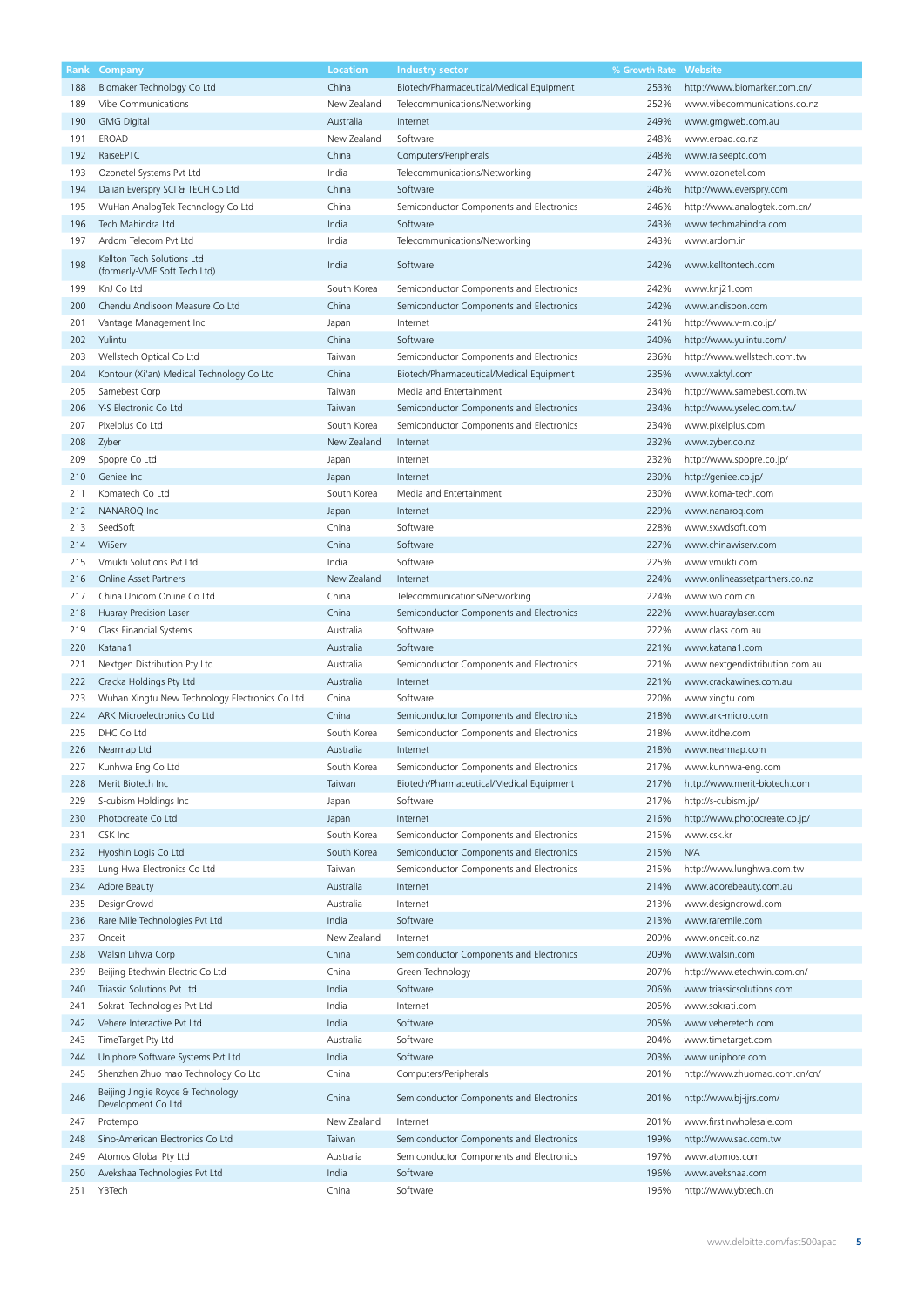| Rank | Company                                                                         | <b>Location</b> | <b>Industry sector</b>                   | % Growth Rate | <b>Website</b>                   |
|------|---------------------------------------------------------------------------------|-----------------|------------------------------------------|---------------|----------------------------------|
| 252  | ThreeSixty Logica Testing Services Pvt Ltd                                      | India           | Software                                 | 195%          | www.360logica.com                |
| 253  | TransWiseway                                                                    | China           | Software                                 | 193%          | http://www.trafficguide.com.cn   |
| 254  | <b>Bionomics Ltd</b>                                                            | Australia       | Biotech/Pharmaceutical/Medical Equipment | 191%          | www.bionomics.com.au             |
|      |                                                                                 |                 |                                          |               |                                  |
| 255  | GGK Technologies Pvt Ltd                                                        | India           | Software                                 | 191%          | www.ggktech.com                  |
| 256  | The I.T. Team                                                                   | New Zealand     | Telecommunications/Networking            | 190%          | www.theitteam.co.nz              |
| 257  | <b>Tronwe Electronics</b>                                                       | China           | Computers/Peripherals                    | 190%          | www.tronwe.com                   |
| 258  | SHIFT Inc                                                                       | Japan           | Software                                 | 190%          | http://softwaretest.jp/          |
| 259  | Wuhan Youfin Auto Parts Co Ltd                                                  | China           | Semiconductor Components and Electronics | 189%          | http://www.youfin.cn/            |
| 260  | CISDI Electric Technology Co Ltd                                                | China           | Semiconductor Components and Electronics | 188%          | http://www.cisdielectric.com/    |
| 261  | Audinate Pty Ltd                                                                | Australia       | Internet                                 | 186%          | www.audinate.com                 |
|      | SATPRO Measurement and Control                                                  |                 |                                          |               |                                  |
| 262  | Technology Co Ltd                                                               | China           | Telecommunications/Networking            | 185%          | www.satpro.cn                    |
|      | Creative Business Solutions                                                     | New Zealand     | Software                                 | 185%          | www.cbslimited.co.nz             |
| 263  |                                                                                 |                 |                                          |               |                                  |
| 264  | V-Sync Co Ltd                                                                   | Japan           | Semiconductor Components and Electronics | 184%          | http://www.v-sync.co.jp/         |
| 265  | Clarice Technologies Pvt Ltd                                                    | India           | Software                                 | 184%          | www.claricetechnologies.com      |
| 266  | Klyp                                                                            | Australia       | Internet                                 | 183%          | www.klyp.co                      |
| 267  | Covacsis Technologies Pvt Ltd                                                   | India           | Software                                 | 183%          | www.covacsis.com                 |
| 268  | Magnetized Markets Pty Ltd                                                      | Australia       | Software                                 | 183%          | www.magnetizedmarkets.com        |
| 269  | Amigo Technology Inc                                                            | Taiwan          | Telecommunications/Networking            | 183%          | http://www.amigo.com.tw          |
| 270  | Talentica Software (India) Pvt Ltd                                              | India           | Software                                 | 182%          | www.talentica.com                |
|      |                                                                                 |                 | Software                                 |               | www.elitecore.com                |
| 271  | Elitecore Technologies Pvt Ltd                                                  | India           |                                          | 181%          |                                  |
| 272  | skkx.com                                                                        | China           | Media and Entertainment                  | 181%          | www.skkx.com.cn / www.skkx.com   |
| 273  | SiteMinder                                                                      | Australia       | Software                                 | 177%          | www.siteminder.com               |
| 274  | Supercloud                                                                      | China           | Computers/Peripherals                    | 176%          | www.chinasupercloud.com/         |
| 275  | Times-7                                                                         | New Zealand     | Semiconductor Components and Electronics | 175%          | www.times-7.com                  |
| 276  | Lustrous Technology Ltd                                                         | Taiwan          | Semiconductor Components and Electronics | 174%          | http://www.lustrous.com.tw       |
| 277  | Ateam Inc                                                                       | Japan           | Internet                                 | 170%          | http://www.a-tm.co.jp/           |
|      |                                                                                 |                 |                                          |               |                                  |
| 278  | Algoworks Technologies Pvt Ltd                                                  | India           | Software                                 | 170%          | www.algoworks.com                |
| 279  | egu365.com                                                                      | China           | Internet                                 | 169%          | www.egu365.com                   |
| 280  | Sintec Optronics                                                                | China           | Semiconductor Components and Electronics | 168%          | http://www.518168.cn/            |
| 281  | Coolpad                                                                         | China           | Telecommunications/Networking            | 167%          | www.coolpad.com.hk               |
| 282  | <b>PLAYFUN</b>                                                                  | China           | Media and Entertainment                  | 167%          | www.playfun.net                  |
| 283  | Nolato AB                                                                       | China           | Telecommunications/Networking            | 167%          | http://www.nolato.com/           |
| 284  | Fonebox Group of Companies                                                      | Australia       | Telecommunications/Networking            | 167%          | www.fonebox.com.au               |
| 285  | Meta Solutions                                                                  | New Zealand     | Internet                                 | 166%          | www.metasolutions.co.nz          |
|      |                                                                                 |                 |                                          |               |                                  |
| 286  | Chengdu Guangda Electronic & Telecommunication<br>Technology Development Co Ltd | China           | Telecommunications/Networking            | 166%          | http://www.catvgd.com/           |
|      |                                                                                 |                 |                                          |               |                                  |
| 287  | <b>CUSABIO</b>                                                                  | China           | Biotech/Pharmaceutical/Medical Equipment | 166%          | http://www.cusabio.cn/           |
| 288  | Observatory Crest Australia Pty Ltd                                             | Australia       | Software                                 | 166%          | www.obcrest.com.au               |
| 289  | IntuiSec                                                                        | New Zealand     | Telecommunications/Networking            | 165%          | www.intuisec.com                 |
| 290  | Lekha Wireless Solutions                                                        | India           | Telecommunications/ Networking           | 162%          | www.lekhawireless.com            |
| 291  | DreamOrbit Softech Pvt Ltd                                                      | India           | Software                                 | 161%          | www.dreamorbit.com               |
| 292  | General Energy Solutions Inc                                                    | Taiwan          | Green Technology                         | 161%          | http://www.gesyw.com             |
| 293  | CROOZInc                                                                        | Japan           | Software                                 | 161%          | http://crooz.co.jp/              |
|      | Astra Microwave Products Ltd                                                    | India           |                                          |               |                                  |
| 294  |                                                                                 |                 | Telecommunications/Networking            | 161%          | www.astramwp.com                 |
| 295  | Zifo Technologies Pvt Ltd                                                       | India           | Biotech/Pharmaceutical/Medical Equipment | 160%          | www.zifotech.com                 |
| 296  | <b>SnapComms</b>                                                                | New Zealand     | Software                                 | 159%          | www.snapcomms.com                |
| 297  | Xi'an Electronic Industrial Co Ltd                                              | China           | Semiconductor Components and Electronics | 159%          | www.xa-elite.com.cn              |
| 298  | Xi'an Summit Technology Co Ltd                                                  | China           | Software                                 | 158%          | www.summit.com.cn                |
| 299  | Xin Chio Global Co Ltd                                                          | Taiwan          | Telecommunications/Networking            | 158%          | http://www.xinchio.com           |
| 300  | Yield Microelectronics Corp                                                     | Taiwan          | Semiconductor Components and Electronics | 157%          | http://www.ymc.com.tw            |
| 301  | TalentSprint Pvt Ltd                                                            | India           | Software                                 | 157%          | www.talentsprint.com             |
| 302  | Kindstar Global Diagnostics Co Ltd                                              | China           | Biotech/Pharmaceutical/Medical Equipment | 157%          | http://www.kindstar.com.cn/      |
|      |                                                                                 |                 |                                          |               |                                  |
| 303  | Cohort Digital                                                                  | Australia       | Internet                                 | 155%          | www.cohort.com.au                |
| 304  | Even Systems Co Ltd                                                             | Taiwan          | Computers/Peripherals                    | 154%          | http://www.evensystems.com/      |
| 305  | SNCA                                                                            | China           | Internet                                 | 154%          | http://www.snca.com.cn/          |
| 306  | China Communications Media Group Co Ltd                                         | Taiwan          | Software                                 | 152%          | http://wwww.ccmg.mobi/           |
| 307  | Shenzhen Harxin Antenna Technology Co Ltd                                       | China           | Telecommunications/Networking            | 151%          | Http://www.harxon.com            |
| 308  | Aujas Networks Pvt Ltd                                                          | India           | Software                                 | 151%          | www.aujas.com                    |
| 309  | JIN Co Ltd                                                                      | Japan           | Biotech/Pharmaceutical/Medical Equipment | 151%          | http://www.jin-co.com/           |
|      |                                                                                 |                 |                                          |               |                                  |
| 310  | Genegle Health                                                                  | China           | Biotech/Pharmaceutical/Medical Equipment | 149%          | http://www.genegle.com/index.asp |
| 311  | Intracore Online Solutions Pty Ltd                                              | Australia       | Biotech/Pharmaceutical/Medical Equipment | 148%          | www.coreplus.com.au              |
| 312  | Shenzhen TYDIC Information Technology Co Ltd                                    | China           | Software                                 | 145%          | www.tydic.com                    |
| 313  | Forstar S&T Co Ltd                                                              | China           | Telecommunications/Networking            | 144%          | www.forstar.com.cn               |
| 314  | PIXTA Inc                                                                       | Japan           | Internet                                 | 144%          | http://pixta.co.jp/              |
| 315  | Prosystems                                                                      | China           | Software                                 | 143%          | http://www.prosystems.com.cn     |
|      |                                                                                 |                 |                                          |               |                                  |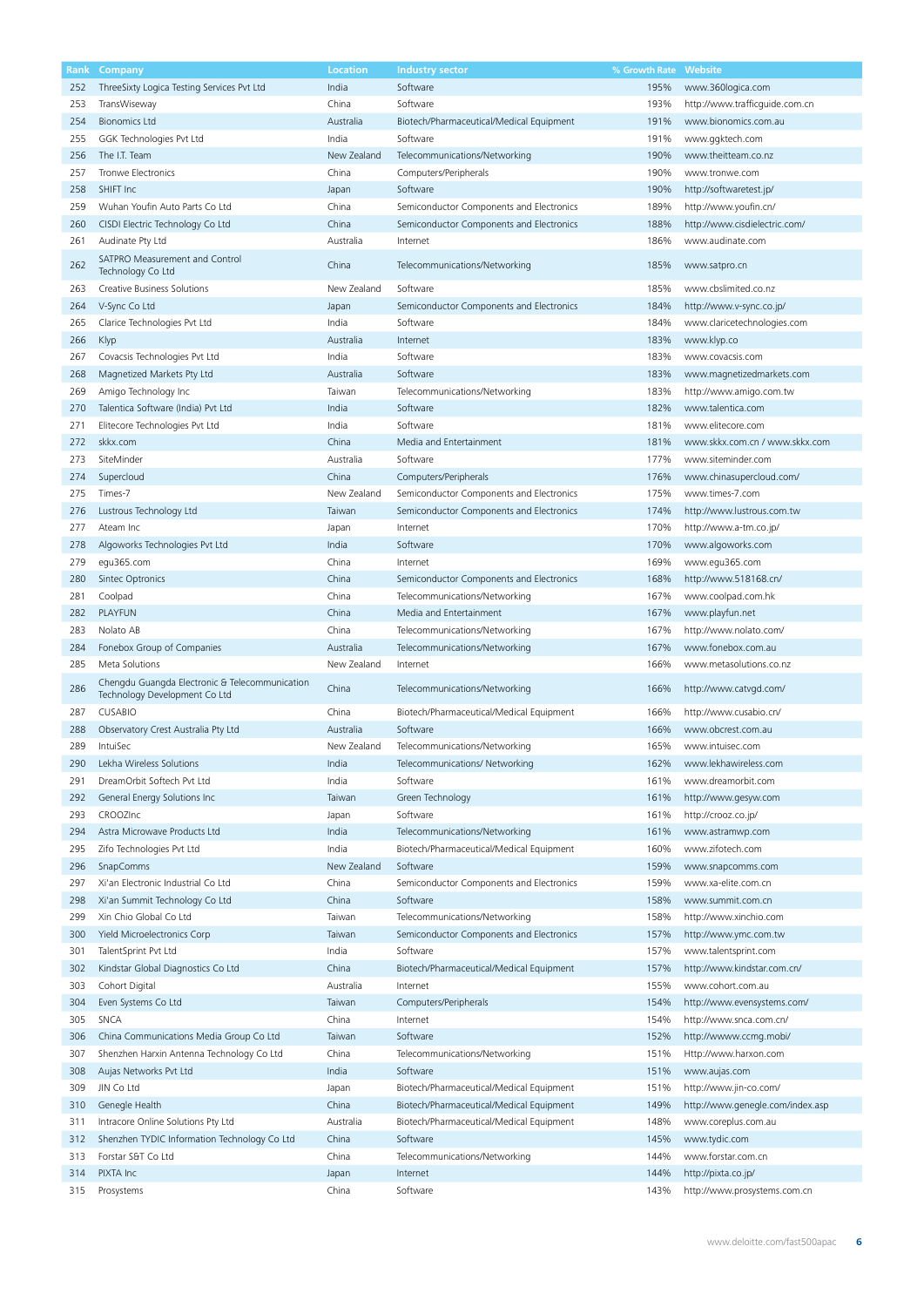| Rank | Company                                     | <b>Location</b> | <b>Industry sector</b>                   | % Growth Rate | Website                           |
|------|---------------------------------------------|-----------------|------------------------------------------|---------------|-----------------------------------|
| 316  | Elite Advanced Laser Corp                   | Taiwan          | Telecommunications/Networking            | 143%          | http://www.elaser.com.tw          |
| 317  | Topower Computer Ind. Co Ltd                | Taiwan          | Semiconductor Components and Electronics | 142%          | http://www.topower.com.tw         |
| 318  | Compass Systems Co Ltd                      | Taiwan          | Telecommunications/Networking            | 142%          | http://www.cpss.com.tw            |
|      |                                             |                 |                                          |               |                                   |
| 319  | Good Way Technology Co Ltd                  | Taiwan          | Computers/Peripherals                    | 141%          | http://www.goodway.com.tw         |
| 320  | Wuhan Juzheng EST Technology Co Ltd         | China           | Semiconductor Components and Electronics | 140%          | www.whjzhb.com                    |
| 321  | Sosei Group Corp                            | Japan           | Biotech/Pharmaceutical/Medical Equipment | 140%          | www.sosei.com                     |
| 322  | Virtunet Pty Ltd                            | Australia       | Semiconductor Components and Electronics | 140%          | www.virtunet.com.au               |
| 323  | Wuhan Kingdream Engineering Tool Co Ltd     | China           | Semiconductor Components and Electronics | 139%          | www.toolking.cn                   |
| 324  | Ivalue infosolutions Pvt Ltd                | India           | Software                                 | 137%          | www.ivalue.in                     |
| 325  | Development Beyond Learning Pty Ltd         | Australia       | Software                                 | 136%          | www.developmentbeyondlearning.com |
|      |                                             |                 |                                          |               |                                   |
| 326  | Suninfo                                     | China           | Computers/Peripherals                    | 136%          | http://www.suninfo.com/           |
| 327  | Xian Tianyi Qinkun Pharmaceutical Co Ltd    | China           | Biotech/Pharmaceutical/Medical Equipment | 136%          | http://www.tianyi.com.cn/main.asp |
| 328  | e3Learning Solutions                        | Australia       | Software                                 | 136%          | www.e3learning.com.au             |
| 329  | Think & Learn Pvt Ltd                       | India           | Software                                 | 135%          | www.thinkandlearn.in              |
| 330  | Shannxi BangZheng Technology Co Ltd         | China           | Computers/Peripherals                    | 135%          | http://www.bangzhengkeji.com.cn   |
| 331  | InfoTrack                                   | Australia       | Internet                                 | 135%          | www.infotrack.com.au              |
| 332  | Integration Works                           | New Zealand     | Internet                                 | 134%          | www.integrationworks.co.nz        |
|      |                                             |                 |                                          |               |                                   |
| 333  | PS Intelegencia Analytics Pvt Ltd           | India           | Software                                 | 133%          | www.intelegencia.com              |
| 334  | Quovantis Technologies Pvt Ltd              | India           | Software                                 | 133%          | www.quovantis.com                 |
| 335  | Yuan High-Tech Development Co Ltd           | Taiwan          | Computers/Peripherals                    | 131%          | http://www.yuan.com.tw            |
| 336  | Aura Information Security                   | New Zealand     | Telecommunications/Networking            | 130%          | www.aurainfosec.com               |
| 337  | DLE Inc                                     | Japan           | Media and Entertainment                  | 130%          | http://www.dle.jp/jp/             |
| 338  | Dimmi Pty Ltd                               | Australia       | Internet                                 | 130%          | www.dimmi.com.au                  |
|      |                                             |                 |                                          |               |                                   |
| 339  | Mindfire Solutions                          | India           | Software                                 | 129%          | www.mindfiresolutions.com         |
| 340  | Syscraft Information System Pvt Ltd         | India           | Internet                                 | 129%          | www.syscraftonline.com            |
| 341  | Mynd Solutions Pvt Ltd                      | India           | Internet                                 | 128%          | www.myndsolution.com              |
| 342  | Nitor Infotech Pvt Ltd                      | India           | Software                                 | 125%          | www.nitorinfotech.com             |
| 343  | Orise Technology Co Ltd                     | Taiwan          | Semiconductor Components and Electronics | 125%          | http://www.orisetech.com          |
| 344  | Nichidenbo Corp                             | Taiwan          | Telecommunications/Networking            | 124%          | http://www.ndb.com.tw             |
| 345  | Gudeng Precision Industrial Co Ltd          | Taiwan          | Semiconductor Components and Electronics | 124%          | http://www.gudeng.com             |
|      |                                             |                 |                                          |               |                                   |
| 346  | Domino's Pizza Enterprises                  | Australia       | Internet                                 | 124%          | www.dominos.com.au                |
| 347  | Azzurri Communications                      | Australia       | Internet                                 | 121%          | www.azzurricommunications.com.au  |
| 348  | Ennoconn Corp                               | Taiwan          | Computers/Peripherals                    | 121%          | http://www.ennoconn.com/          |
| 349  | Srishti Innovative Computer Systems Pvt Ltd | India           | Software                                 | 119%          | www.srishtis.com                  |
| 350  | Connection Technology Systems Inc           | Taiwan          | Telecommunications/Networking            | 119%          | http://www.ctsystem.com           |
| 351  | United Telecoms Ltd                         | India           | Telecommunications/Networking            | 118%          | http://www.utlindia.com           |
| 352  | Synersoft Technologies Pvt Ltd              | India           | Computers/Peripherals                    | 118%          | www.synersoft.in                  |
|      |                                             |                 |                                          |               |                                   |
| 353  | Winjit Technologies Pvt Ltd                 | India           | Software                                 | 117%          | www.winjit.com                    |
| 354  | Blue Star Infotech Ltd                      | India           | Software                                 | 114%          | www.bsil.com                      |
| 355  | OK Biotech Co Ltd                           | Taiwan          | Biotech/Pharmaceutical/Medical Equipment | 114%          | http://www.okbiotech.com          |
| 356  | Greynium Information Technologies Pvt Ltd   | India           | Internet                                 | 114%          | http://www.oneindia.in            |
| 357  | Casetek Holdings Ltd                        | Taiwan          | Computers/Peripherals                    | 113%          | http://www.casetekholdings.com/   |
| 358  | Japan Tissue Engineering Co Ltd             | Japan           | Biotech/Pharmaceutical/Medical Equipment | 113%          | www.jpte.co.jp                    |
| 359  | Enterprise IT                               | New Zealand     | Telecommunications/Networking            | 112%          | www.enterpriseit.co.nz            |
|      |                                             |                 |                                          |               |                                   |
| 360  | Toshniwal Enterprises Controls Pvt Ltd      | India           | Telecommunications/Networking            | 112%          | www.toshniwalcontrols.com         |
| 361  | hipages.com.au                              | Australia       | Internet                                 | 112%          | www.hipages.com.au                |
| 362  | Specadel Technologies Pvt Ltd               | India           | Software                                 | 110%          | www.specadel.com                  |
| 363  | Meddiff Technologies Pvt Ltd                | India           | Software                                 | 110%          | www.meddiff.com                   |
| 364  | HOPE Inc                                    | Japan           | Media and Entertainment                  | 110%          | http://www.zaigenkakuho.com       |
| 365  | Intense Technologies Ltd                    | India           | Software                                 | 109%          | www.in10stech.com                 |
|      |                                             | India           | Media and Entertainment                  | 108%          | www.adoroi.com                    |
| 366  | AdoRoi Marketing Science Pvt Ltd            |                 |                                          |               |                                   |
| 367  | Advanced Connection Technology Inc          | Taiwan          | Semiconductor Components and Electronics | 108%          | http://www.actt.co                |
| 368  | <b>Bigcommerce Pty Ltd</b>                  | Australia       | Software                                 | 108%          | www.bigcommerce.com               |
| 369  | Accelyst Solutions Pvt Ltd                  | India           | Internet                                 | 108%          | www.freecharge.com                |
| 370  | QBurst Technologies Pvt Ltd                 | India           | Software                                 | 106%          | www.qburst.com                    |
| 371  | Grand Plastic Technology Corp               | Taiwan          | Semiconductor Components and Electronics | 106%          | http://www.gptc.com.tw            |
| 372  | Vista Infosec Pvt Ltd                       | India           | Telecommunications/Networking            | 106%          | www.vistainfosec.com              |
|      |                                             | New Zealand     |                                          |               |                                   |
| 373  | Psoda                                       |                 | Software                                 | 105%          | www.psoda.com                     |
| 374  | Net Protections Inc                         | Japan           | Internet                                 | 105%          | http://corp.netprotections.com/   |
| 375  | Vocus Communications Ltd                    | Australia       | Telecommunications/Networking            | 103%          | www.vocus.com.au                  |
| 376  | Drishti-Soft Solutions Pvt Ltd              | India           | Software                                 | 102%          | www.drishti-soft.com              |
| 377  | e-Zest Solutions Ltd                        | India           | Software                                 | 102%          | www.e-zest.net                    |
| 378  | Onano Industrial Corp                       | Taiwan          | Semiconductor Components and Electronics | 100%          | http://www.onano-nm.com           |
| 379  | Hermes Microvision Inc                      | Taiwan          | Semiconductor Components and Electronics | 99%           | http://www.hermes-microvision.com |
| 380  | RecordPoint Software                        | Australia       | Software                                 | 99%           | www.recordpoint.com               |
|      |                                             |                 |                                          |               |                                   |
| 381  | Sankalp Semicondutor Pvt Ltd                | India           | Semiconductor Components and Electronics | 98%           | www.sankalpsemi.com               |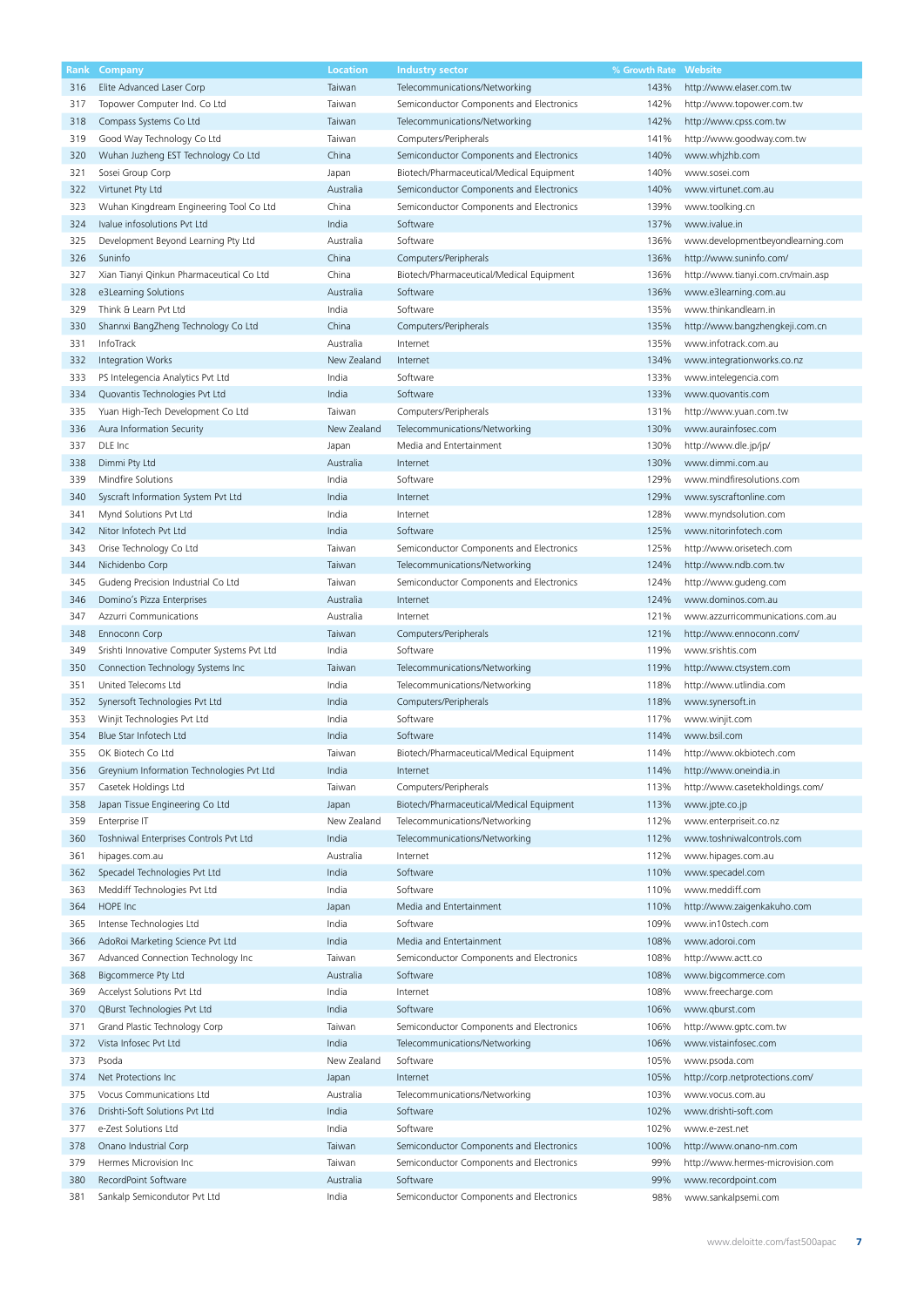| Kank | Company                                | Location    | <b>Industry sector</b>                   | % Growth Rate | <b>Website</b>                              |
|------|----------------------------------------|-------------|------------------------------------------|---------------|---------------------------------------------|
| 382  | Ideavate Solutions Pvt Ltd             | India       | Software                                 | 98%           | www.ideavate.com                            |
| 383  | Brogent Technologies Inc               | Taiwan      | Software                                 | 98%           | http://www.brogent.com/                     |
| 384  | Soprano Design                         | Australia   | Software                                 | 97%           | www.sopranodesign.com                       |
|      |                                        |             |                                          |               |                                             |
| 385  | Chamonix IT Consulting Group           | Australia   | Software                                 | 97%           | www.kloud.com.au and<br>www.chamonix.com.au |
|      |                                        |             |                                          |               |                                             |
| 386  | Freeman Media                          | New Zealand | Media and Entertainment                  | 96%           | www.freemanmedia.co.nz                      |
| 387  | ISSC Technologies Corp                 | Taiwan      | Semiconductor Components and Electronics | 96%           | http://www.issc-tech.com/                   |
| 388  | Syncomm Technology Corp                | Taiwan      | Semiconductor Components and Electronics | 96%           | http://www.syncomm.com.tw                   |
| 389  | InfoReady Pty Ltd                      | Australia   | Software                                 | 96%           | www.infoready.com.au                        |
| 390  | Dbvisit Software                       | New Zealand | Software                                 | 95%           | www.dbvisit.com                             |
| 391  | SMTP2GO                                | New Zealand | Internet                                 | 94%           |                                             |
|      |                                        |             |                                          |               | www.smtp2go.com                             |
| 392  | CapitalVia Global Research Ltd         | India       | Telecommunications/Networking            | 94%           | www.capitalvia.com                          |
| 393  | Giggle TV                              | New Zealand | Media and Entertainment                  | 94%           | www.giggletv.co.nz                          |
| 394  | IntelliEPI Inc (Cayman)                | Taiwan      | Semiconductor Components and Electronics | 93%           | http://www.intelliepi.com/tw/               |
| 395  | e-Infochips Ltd                        | India       | Semiconductor Components and Electronics | 92%           | www.einfochips.com                          |
| 396  | TerraSky Co Ltd                        | Japan       | Software                                 | 92%           | http://www.terrasky.co.jp                   |
|      |                                        |             |                                          |               |                                             |
| 397  | Speee Inc                              | Japan       | Internet                                 | 91%           | http://www.speee.jp/                        |
| 398  | Booktopia Pty Ltd                      | Australia   | Internet                                 | 91%           | www.booktopia.com.au                        |
| 399  | Uhuru Corp                             | Japan       | Internet                                 | 91%           | http://uhuru.co.jp/                         |
| 400  | Thinflex Corp                          | Taiwan      | Semiconductor Components and Electronics | 91%           | http://www.thinflex.com.tw                  |
| 401  | eBook Initiative Japan Co Ltd          | Japan       | Telecommunications/Networking            | 91%           | http://corp.ebookjapan.jp/                  |
|      | Ubona Technologies Pvt Ltd             | India       |                                          | 88%           | www.ubona.com                               |
| 402  |                                        |             | Telecommunications/Networking            |               |                                             |
| 403  | Hearts United Group Co Ltd             | Japan       | Software                                 | 88%           | http://www.heartsunitedgroup.co.jp/         |
| 404  | Planet Innovation                      | Australia   | Biotech/Pharmaceutical/Medical Equipment | 88%           | www.planetinnovation.com.au                 |
| 405  | Tyro Payments Ltd                      | Australia   | Internet                                 | 88%           | www.tyro.com                                |
| 406  | Fulcrum Worldwide Software Pvt Ltd     | India       | Software                                 | 88%           | www.fulcrumww.com                           |
| 407  | Genome International Biomedical Co Ltd | Taiwan      | Biotech/Pharmaceutical/Medical Equipment | 87%           | http://www.genomeib.com                     |
|      |                                        |             |                                          |               |                                             |
| 408  | RareJob Inc                            | Japan       | Software                                 | 87%           | http://www.rarejob.co.jp                    |
| 409  | Hotto Link Inc                         | Japan       | Internet                                 | 87%           | http://www.hottolink.co.jp/                 |
| 410  | Hokuang Optics Co Ltd                  | Taiwan      | Semiconductor Components and Electronics | 86%           | http://www.hokuang.com.tw                   |
| 411  | Newmax Technology Co Ltd               | Taiwan      | Semiconductor Components and Electronics | 86%           | http://www.newmax.com.tw                    |
| 412  | Pinnacle Infotech Solutions            | India       | Software                                 | 86%           | www.pinnaclecad.com                         |
| 413  | Prolink Microsystems Corp              | Taiwan      | Semiconductor Components and Electronics | 85%           | http://www.prolink.com.tw                   |
|      |                                        |             |                                          |               |                                             |
| 414  | SoftAge Information Technology Ltd     | India       | Software                                 | 85%           | www.softageindia.net                        |
| 415  | ATrack Technology Inc                  | Taiwan      | Semiconductor Components and Electronics | 85%           | http://www.atrack.com.tw                    |
| 416  | Version Systems Pvt Ltd                | India       | Software                                 | 85%           | www.versionsystems.com                      |
| 417  | HiddenBrains InfoTech Pvt Ltd          | India       | Software                                 | 84%           | www.hiddenbrains.com                        |
| 418  | <b>Tynsolar Corp</b>                   | Taiwan      | Green Technology                         | 82%           | http://www.tynsolar.com.tw                  |
| 419  |                                        | Taiwan      |                                          | 82%           |                                             |
|      | Lemtech Holdings Co Ltd                |             | Semiconductor Components and Electronics |               | http://www.ky-lemtech.com                   |
| 420  | BigAir Group Ltd                       | Australia   | Telecommunications/Networking            | 82%           | www.bigair.com.au                           |
| 421  | Phocas                                 | Australia   | Software                                 | 81%           | www.Phocassoftware.com                      |
| 422  | On-Bright Electronics Incorporated     | Taiwan      | Semiconductor Components and Electronics | 81%           | http://www.on-bright.com                    |
| 423  | Parade Technologies Ltd                | Taiwan      | Semiconductor Components and Electronics | 81%           | http://www.paradetech.com                   |
| 424  | Redback Conferencing                   | Australia   | Telecommunications/Networking            | 81%           | www,redbackconferencing.com.au              |
|      |                                        |             |                                          |               |                                             |
| 425  | Uniflex Technology Inc                 | Taiwan      | Semiconductor Components and Electronics | 81%           | http://www.uniflex.com.tw                   |
| 426  | Appen Holdings Pty Ltd                 | Australia   | Computers/Peripherals                    | 81%           | www.appenbutlerhill.com                     |
| 427  | Nitro                                  | Australia   | Software                                 | 80%           | www.nitropdf.com.au                         |
| 428  | iTICKET.co.nz                          | New Zealand | Media and Entertainment                  | 80%           | www.iticket.co.nz                           |
| 429  | Ruby Tech Corp                         | Taiwan      | Telecommunications/Networking            | 80%           | http://www.rubytech.com.tw                  |
|      | Flexium Interconnect Inc               | Taiwan      |                                          | 80%           | http://www.flexium.com.tw                   |
| 430  |                                        |             | Semiconductor Components and Electronics |               |                                             |
| 431  | Service & Quality Technology Co Ltd    | Taiwan      | Semiconductor Components and Electronics | 78%           | http://www.sq.com.tw                        |
| 432  | Eclerx Services Ltd                    | India       | Software                                 | 78%           | www.eclerx.com                              |
| 433  | Spadework Software Services Pvt Ltd    | India       | Software                                 | 77%           | www.spadeworx.com                           |
| 434  | Netronix Inc                           | Taiwan      | Telecommunications/Networking            | 77%           | http://www.netronixinc.com                  |
| 435  | Serko                                  | New Zealand | Software                                 | 77%           | www.serko.com                               |
|      |                                        |             |                                          |               |                                             |
| 436  | Bulletproof                            | Australia   | Internet                                 | 77%           | www.bulletproof.net.au                      |
| 437  | Smartrak                               | New Zealand | Telecommunications/Networking            | 76%           | www.smartrak.co.nz                          |
| 438  | 4i Apps Solutions Pvt Ltd              | India       | Software                                 | 76%           | www.4iapps.com                              |
| 439  | TourWriter                             | New Zealand | Software                                 | 76%           | www.tourwriter.com                          |
| 440  | Ledlink Optics Inc                     | Taiwan      | Semiconductor Components and Electronics | 76%           | http://www.ledlink-optics.com               |
|      |                                        |             |                                          |               |                                             |
| 441  | Feinmetall Singapore Pte Ltd           | Singapore   | Semiconductor Components and Electronics | 76%           | http://www.feinmetall.com/                  |
| 442  | BizCover Pty Ltd                       | Australia   | Internet                                 | 76%           | www.bizcover.com.au                         |
| 443  | Adways Inc                             | Japan       | Internet                                 | 75%           | http://www.adways.net                       |
| 444  | Papago Inc                             | Taiwan      | Software                                 | 74%           | http://www.papagoinc.com                    |
| 445  | CoCubes Technologies Pvt Ltd           | India       | Internet                                 | 74%           | www.cocubes.com                             |
| 446  | System Integrator Corp                 |             | Software                                 | 72%           |                                             |
|      |                                        | Japan       |                                          |               | http://www.sint.co.jp                       |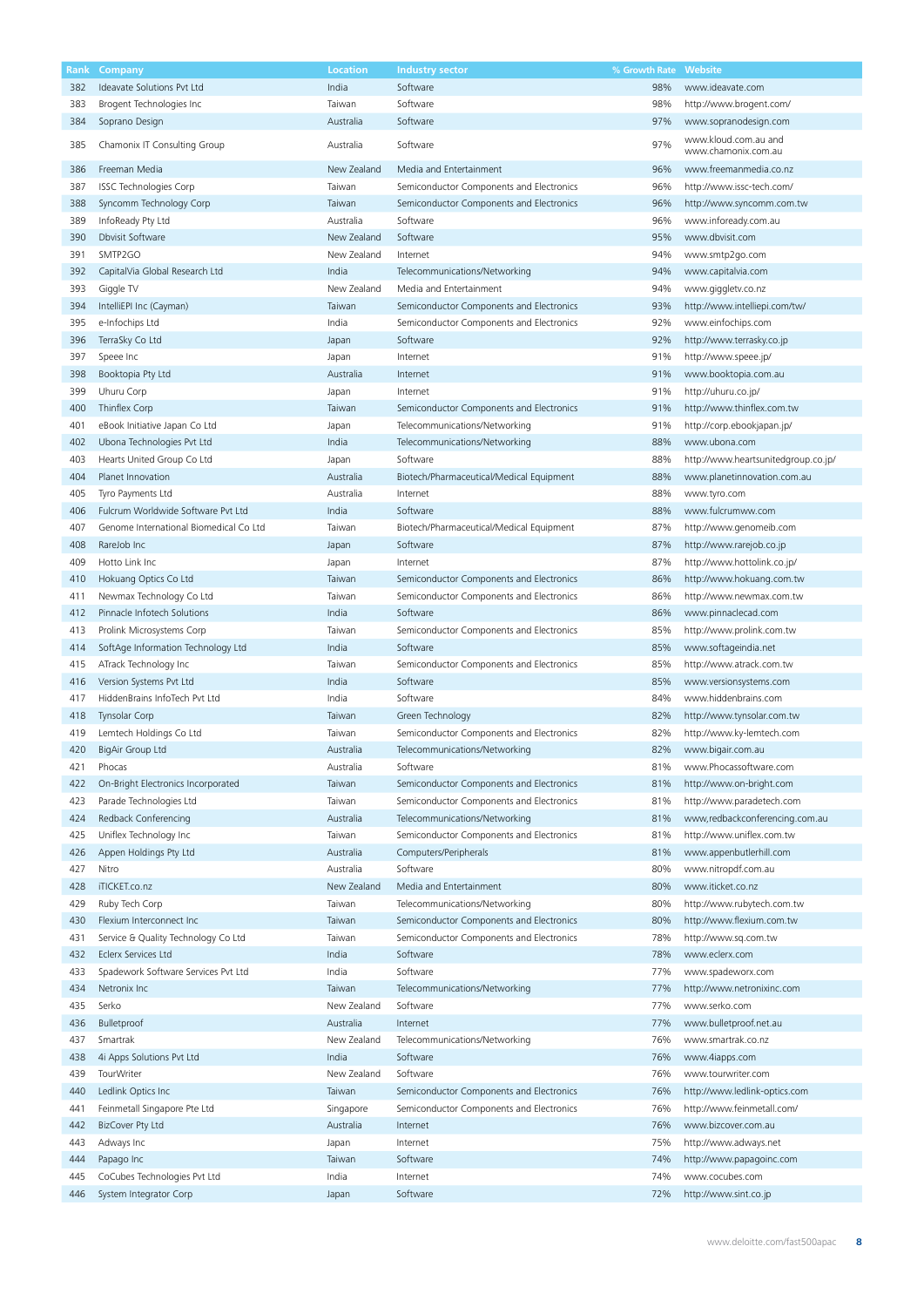| Rank | Company                                                                  | Location  | <b>Industry sector</b>                   | % Growth Rate | <b>Website</b>                  |
|------|--------------------------------------------------------------------------|-----------|------------------------------------------|---------------|---------------------------------|
| 447  | SocialWire Co Ltd                                                        | Japan     | Telecommunications/Networking            | 72%           | http://www.socialwire.net/      |
| 448  | Largan Precision Co Ltd                                                  | Taiwan    | Semiconductor Components and Electronics | 72%           | http://www.largan.com.tw        |
| 449  | Super Appli Inc                                                          | Japan     | Software                                 | 71%           | http://www.super-appli.co.jp/   |
| 450  | Kuangli Photoelectric Technology Co Ltd                                  | Taiwan    | Semiconductor Components and Electronics | 71%           | http://www.kskl.com.cn          |
| 451  | Aspeed Technology Inc                                                    | Taiwan    | Semiconductor Components and Electronics | 71%           | http://www.aspeedtech.com       |
| 452  | Empire Vision Optical Co Ltd                                             | Taiwan    | Biotech/Pharmaceutical/Medical Equipment | 71%           | N/A                             |
| 453  | Camson Bio Technologies Ltd                                              | India     | Biotech/Pharmaceutical/Medical Equipment | 70%           | www.camsonbiotechnologies.com   |
| 454  | Fitipower Integrated Technology Inc                                      | Taiwan    | Semiconductor Components and Electronics | 69%           | http://www.fitipower.com        |
| 455  | Health & Life Co Ltd                                                     | Taiwan    | Biotech/Pharmaceutical/Medical Equipment | 69%           | http://www.healthandlife.com.tw |
| 456  | I-See Vision Technology Inc                                              | Taiwan    | Biotech/Pharmaceutical/Medical Equipment | 69%           | http://www.iseevision.com       |
| 457  | JSW Pacific Corp                                                         | Taiwan    | Telecommunications/Networking            | 69%           | http://www.secufirst.com.tw     |
| 458  | Laster Tech Corp Ltd                                                     | Taiwan    | Semiconductor Components and Electronics | 69%           | http://www.lastertech.com/      |
| 459  | G&E Herbal Biotechnology Co Ltd                                          | Taiwan    | Biotech/Pharmaceutical/Medical Equipment | 67%           | http://www.geherbs.com.tw       |
| 460  | istyle Inc                                                               | Japan     | Internet                                 | 67%           | http://www.istyle.co.jp/        |
| 461  | Persistent Systems Ltd                                                   | India     | Software                                 | 67%           | www.persistent.com              |
| 462  | Shuttle Inc                                                              | Taiwan    | Computers/Peripherals                    | 66%           | http://www.shuttle.com          |
| 463  | TacBright Optronics Corp                                                 | Taiwan    | Semiconductor Components and Electronics | 66%           | http://www.tacbright.com        |
| 464  | Datamatics Global Services Ltd<br>(formerly Datamatics Technologies Ltd) | India     | Software                                 | 66%           | www.datamatics.com              |
| 465  | Advanced Optoelectronic Technology Inc                                   | Taiwan    | Semiconductor Components and Electronics | 65%           | http://www.aot.com.tw           |
| 466  | Runtime Solutions Pvt Ltd                                                | India     | Software                                 | 65%           | www.runtime-solutions.com       |
| 467  | <b>Browave Corp</b>                                                      | Taiwan    | Telecommunications/Networking            | 65%           | http://www.browave.com          |
| 468  | Webjet Ltd                                                               | Australia | Internet                                 | 65%           | www.webjet.com.au               |
| 469  | Mobile Embrace Ltd                                                       | Australia | Telecommunications/Networking            | 65%           | www.mobileembrace.com           |
| 470  | Trigyn Technologies Ltd                                                  | India     | Software                                 | 65%           | www.trigyn.com                  |
| 471  | Daffodil Software Ltd                                                    | India     | Software                                 | 65%           | www.daffodilsw.com              |
| 472  | Dr. Chip Biotechnology Inc                                               | Taiwan    | Biotech/Pharmaceutical/Medical Equipment | 65%           | http://www.bio-drchip.com.tw    |
| 473  | Genomics BioSci & Tech Co Ltd                                            | Taiwan    | Biotech/Pharmaceutical/Medical Equipment | 64%           | http://www.genomics.com.tw      |
| 474  | Infinite Computer Solutions (India) Ltd                                  | India     | Software                                 | 64%           | www.infinite.com                |
| 475  | E-Lead Electronic Co Ltd                                                 | Taiwan    | Semiconductor Components and Electronics | 64%           | http://www.e-lead.com.tw        |
| 476  | BenQ Medical Technology Corp                                             | Taiwan    | Biotech/Pharmaceutical/Medical Equipment | 63%           | http://www.benqmedicaltech.com/ |
| 477  | Dynacolor Inc                                                            | Taiwan    | Semiconductor Components and Electronics | 63%           | http://www.dynacolor.com.tw     |
| 478  | Union Plus Technology Co Ltd                                             | Taiwan    | Semiconductor Components and Electronics | 63%           | http://www.unionplus.com.tw     |
|      |                                                                          |           |                                          |               |                                 |
| 479  | Body Organ Biomedical Corp                                               | Taiwan    | Biotech/Pharmaceutical/Medical Equipment | 63%           | http://www.bobc.com.tw/         |
| 480  | BroadBand Tower Inc                                                      | Japan     | Internet                                 | 63%           | http://www.bbtower.co.jp/       |
| 481  | Silver Touch Technologies Ltd                                            | India     | Software                                 | 63%           | www.silvertouch.com             |
| 482  | StemCyte International Inc                                               | Taiwan    | Biotech/Pharmaceutical/Medical Equipment | 62%           | http://www.stemcyte.com         |
| 483  | Usun Technology Co Ltd                                                   | Taiwan    | Semiconductor Components and Electronics | 62%           | http://www.usuntek.com.tw       |
| 484  | Sintronic Technology Inc                                                 | Taiwan    | Semiconductor Components and Electronics | 61%           | http://www.sintronic.com.tw     |
| 485  | <b>WARDY IT Solutions</b>                                                | Australia | Software                                 | 61%           | www.wardyit.com                 |
| 486  | Hinduja Global Solutions Ltd                                             | India     | Software                                 | 61%           | www.teamhgs.com                 |
| 487  | Urbanise.com Ltd                                                         | Australia | Software                                 | 61%           | urbanise.com                    |
| 488  | STARTIA Inc                                                              | Japan     | Internet                                 | 61%           | http://www.startia.co.jp/       |
| 489  | LuxNet Corp                                                              | Taiwan    | Telecommunications/Networking            | 60%           | http://www.luxnetcorp.com.tw    |
| 490  | Eiso Enterprise Co Ltd                                                   | Taiwan    | Semiconductor Components and Electronics | 60%           | http://www.eiso.com.tw          |
| 491  | Over the Wire                                                            | Australia | Telecommunications/ Networking           | 60%           | www.overthewire.com.au          |
| 492  | ValueLabs LLP                                                            | India     | Software                                 | 60%           | http://www.valuelabs.com/       |
| 493  | Voltronic Power Technology Corp                                          | Taiwan    | Semiconductor Components and Electronics | 60%           | http://www.voltronicpower.com/  |
| 494  | Giga Solar Materials Corp                                                | Taiwan    | Green Technology                         | 59%           | http://www.gigasolar.com.tw     |
| 495  | G-Cube Webwide Software Pvt Ltd                                          | India     | Software                                 | 59%           | www.gc-solutions.net            |
| 496  | Holux Technology Inc                                                     | Taiwan    | Telecommunications/Networking            | 59%           | http://www.holux.com.tw         |
| 497  | Adrenalin Media                                                          | Australia | Internet                                 | 59%           | www.adrenalinmedia.com.au       |
| 498  | Addcn Technology Co Ltd                                                  | Taiwan    | Internet                                 | 59%           | http://www.addcn.com            |
| 499  | Zen Voce Corp                                                            | Taiwan    | Internet                                 | 59%           | http://www.zenvoce.com          |
| 500  | Mozo Pty Ltd                                                             | Australia | Internet                                 | 59%           | www.mozo.com.au                 |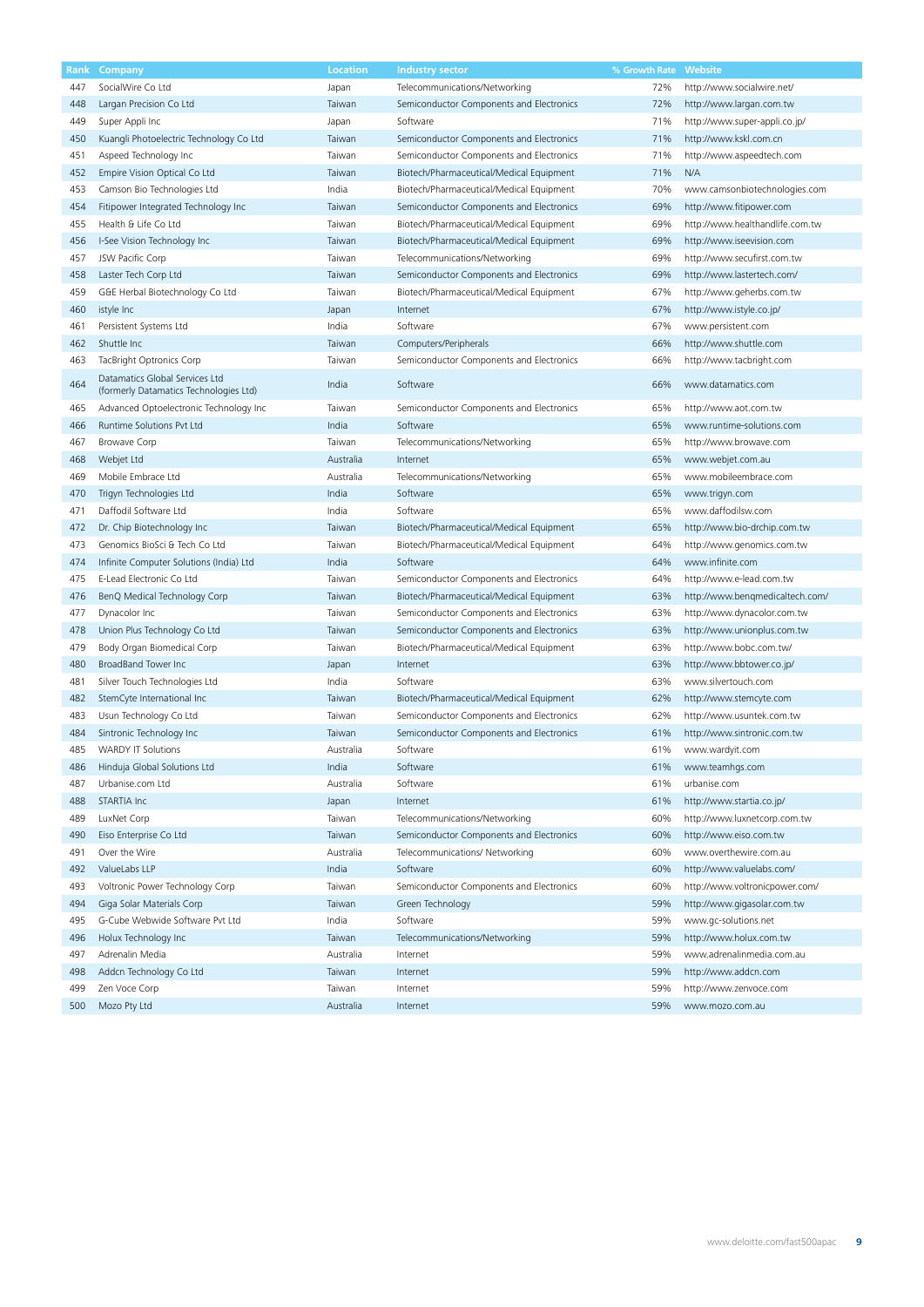# Contacts at Deloitte Touche Tohmatsu Limited (DTTL) and its member firms

#### Jolyon Barker

Managing Director Global Technology, Media & Telecommunications (TMT) +44 20 7007 1818 jrbarker@deloitte.co.uk United Kingdom

### Steve Ingram

Technology Fast 500 Global Lead Partner +1.617.437.3072 stingram@deloitte.com United States

#### David Halstead

Technology Fast 500 EMEA Lead Partner +44 122 325 9434 dhalstead@deloitte.co.uk United Kingdom

Ichiro Nakayama DTTL Leader Technology Fast 500 Asia Pacific +819098044256 ichiro.nakayama@tohmatsu.co.jp Japan

### Andreas Gentner DTTL TMT FMFA Regional Leader +49 7111 6554 7302 agentner@deloitte.com Germany

Eric Openshaw Technology Fast 500 North America Lead Partner +1.714.913.1370 eopenshaw@deloitte.com United States

#### **Europe, Middle East and Africa**

Vincent Fosty Belgium +32 2 749 56 56 vfosty@deloitte.com

Ivan Luzica Central Europe +421 2 582 49 266 iluzica@deloittece.com

Olga Tabakova CIS and its Russian office +7 495 787 0600 otabakova@deloitte.ru

Christian Sanderhage Denmark +45 2342 2924 csanderhage@deloitte.dk

Jukka-Petteri Suortti Finland +358 20 755 5561 Jukka-Petteri.Suortti@deloitte.fi

Ariane Bucaille France +33 1 5561 6484 abucaille@deloitte.fr Karim Koundi Francophone Africa +216 71 909 285 kkoundi@deloitte.tn

Andreas Gentner Germany +49 711 1655 47302 agentner@deloitte.de

Joan O'Connor Ireland +353 1 417 2476 joconnor@deloitte.ie

Tal Chen Israel +972 3 608 5580 talchen@deloitte.co.il

Alberto Donato Italy +39 064 780 5595 aldonato@deloitte.it

Nikhil Hira Kenya +254 20 423 0000 nhira@deloitte.co.ke George Kioes Luxembourg +352 45 145 2249 gkioes@deloitte.lu

Santino Saguto Middle East +971 4 376 8888 ssaguto@deloitte.com

Daan Witteveen Netherlands +31 88 288 0236 dwitteveen@deloitte.nl

Halvor Moen Norway +47 23 27 9785 hmoen@deloitte.no

Joao Costa Da Silva Portugal +351 210 427 635 joaolsilva@deloitte.pt

Mark Casey Southern Africa +27 11 806 5205 mcasey@deloitte.co.za Jesús Navarro Spain +34 91 443 2061 jenavarro@deloitte.es

Erik Olin Sweden +46 75 246 31 16 eolin@deloitte.se

Franco Monti Switzerland +41 58 279 6160 frmonti@deloitte.ch

Tolga Yaveroglu Turkey +90 212 366 60 80 tyaveroglu@deloitte.com

Ed Shedd Global Media Leader United Kingdom +44 20 7007 3684 eshedd@deloitte.co.uk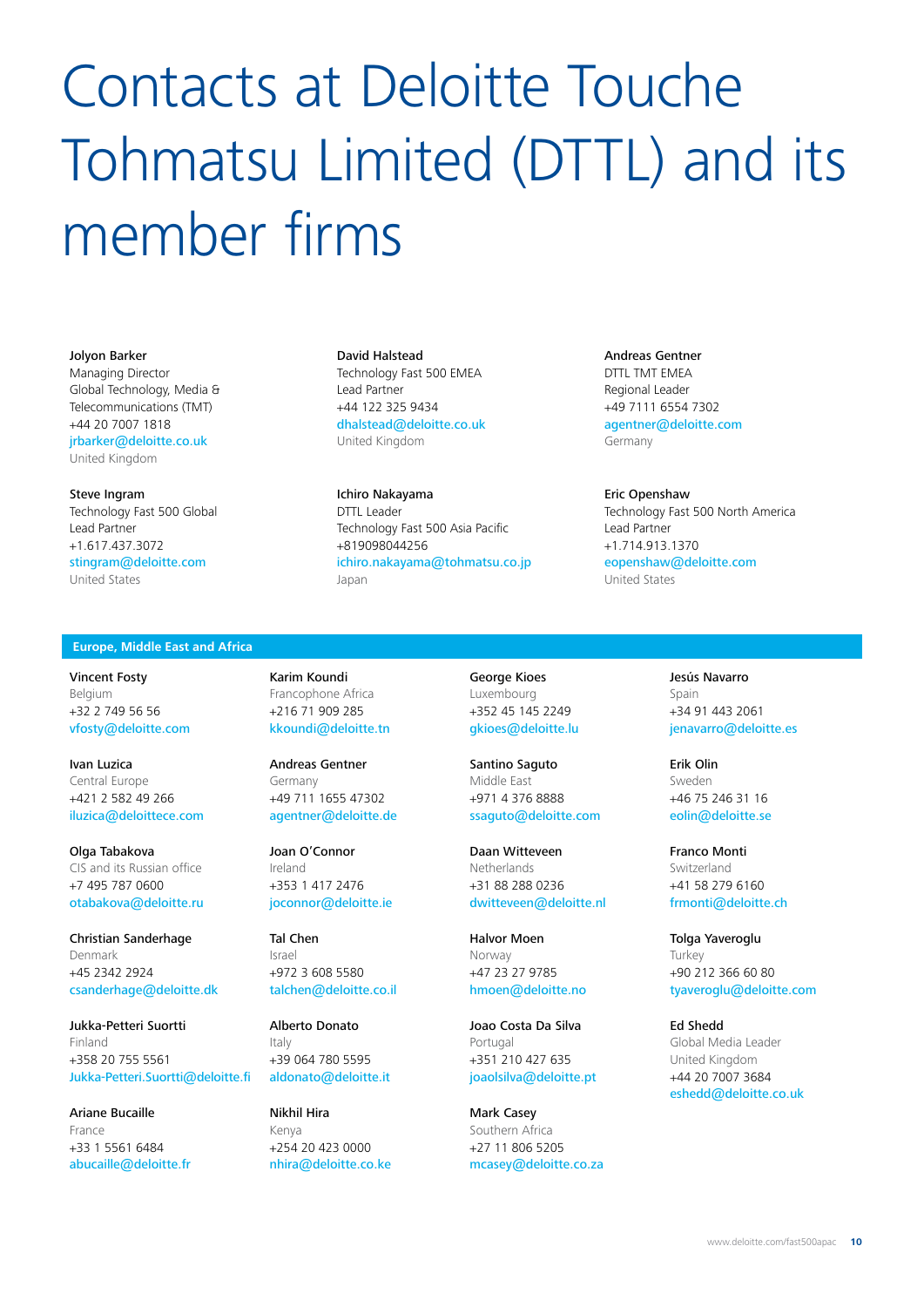### **Asia Pacific**

Stuart Johnston

Australia +61 3 9671 6518 stujohnston@deloitte.com.au

John Bell New Zealand +64 9 303 0853 jobell@deloitte.co.nz Po Hou China +86 10 85125337 pohou@deloitte.com.cn

Ricky Lin Taiwan +886 3 5780899 rickylin@deloitte.com.tw Hemant Joshi India +91 20 6624 4704 hmjoshi@deloitte.com

Sung Il Chung South Korea +82-2-6676-3668 sungchung@deloitte.com

# Ichiro Nakayama

Japan +81 90 9804 4256 ichiro.nakayama@tohmatsu.co.jp

# **Southeast Asia**

John Goeres Southeast Asia +65 6232 7118 jgoeres@deloitte.com

Luisito Amper Philippines +63 2 581 9000 lamper@deloitte.com Daniel Fitzgerald Guam +1 671 646 3884 ext. 229 dafitzgerald@deloitte.com

Parichart Jiravachara Thailand +66 (0) 2676 5700 ext. 11913 pjiravachara@deloitte.com

Parlindungan Siahaan Indonesia +62 21 2992 3100 ext.31555 psiahaan@deloitte.com

Shariq Barmaky

Singapore +65 6530 5508 shbarmaky@deloitte.com Jimmy Lai Malaysia +60 3 7610 8838 jimmylai@deloitte.com

Trung Nguyen Vietnam +84 8 3910 0751 ext. 6004 trungnguyen@deloitte.com